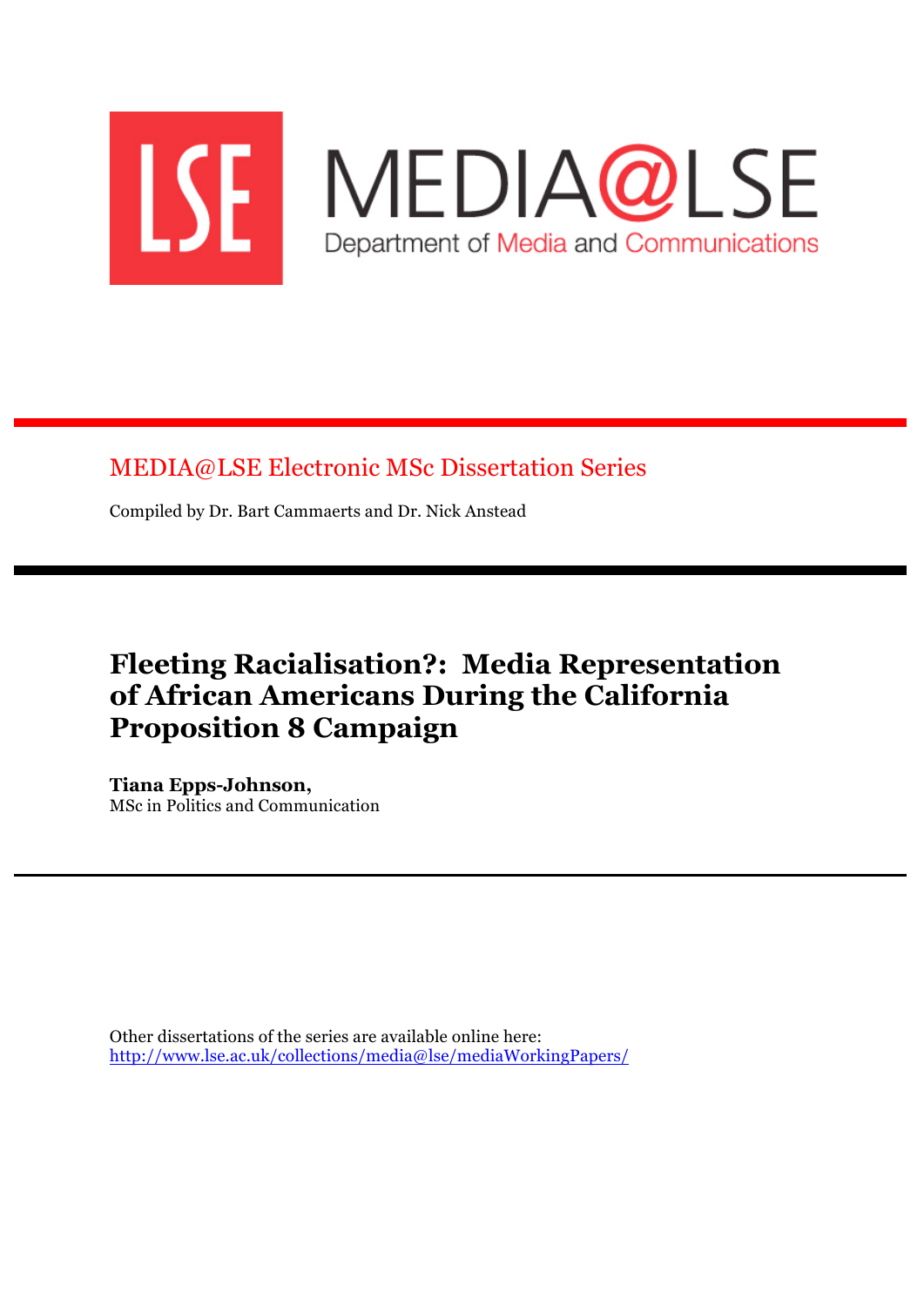**Dissertation submitted to the Department of Media and Communications, London School of Economics and Political Science, August 2010, in partial fulfilment of the requirements for the MSc in Politics and Communication. Supervised by Dr. Bart Cammaerts.**

Published by Media@LSE, London School of Economics and Political Science ("LSE"), Houghton Street, London WC2A 2AE. The LSE is a School of the University of London. It is a Charity and is incorporated in England as a company limited by guarantee under the Companies Act (Reg number 70527).

Copyright in editorial matter, LSE © 2011

Copyright, Tiana Epps-Johnson © 2011. The authors have asserted their moral rights.

All rights reserved. No part of this publication may be reproduced, stored in a retrieval system or transmitted in any form or by any means without the prior permission in writing of the publisher nor be issued to the public or circulated in any form of binding or cover other than that in which it is published. In the interests of providing a free flow of debate, views expressed in this dissertation are not necessarily those of the compilers or the LSE.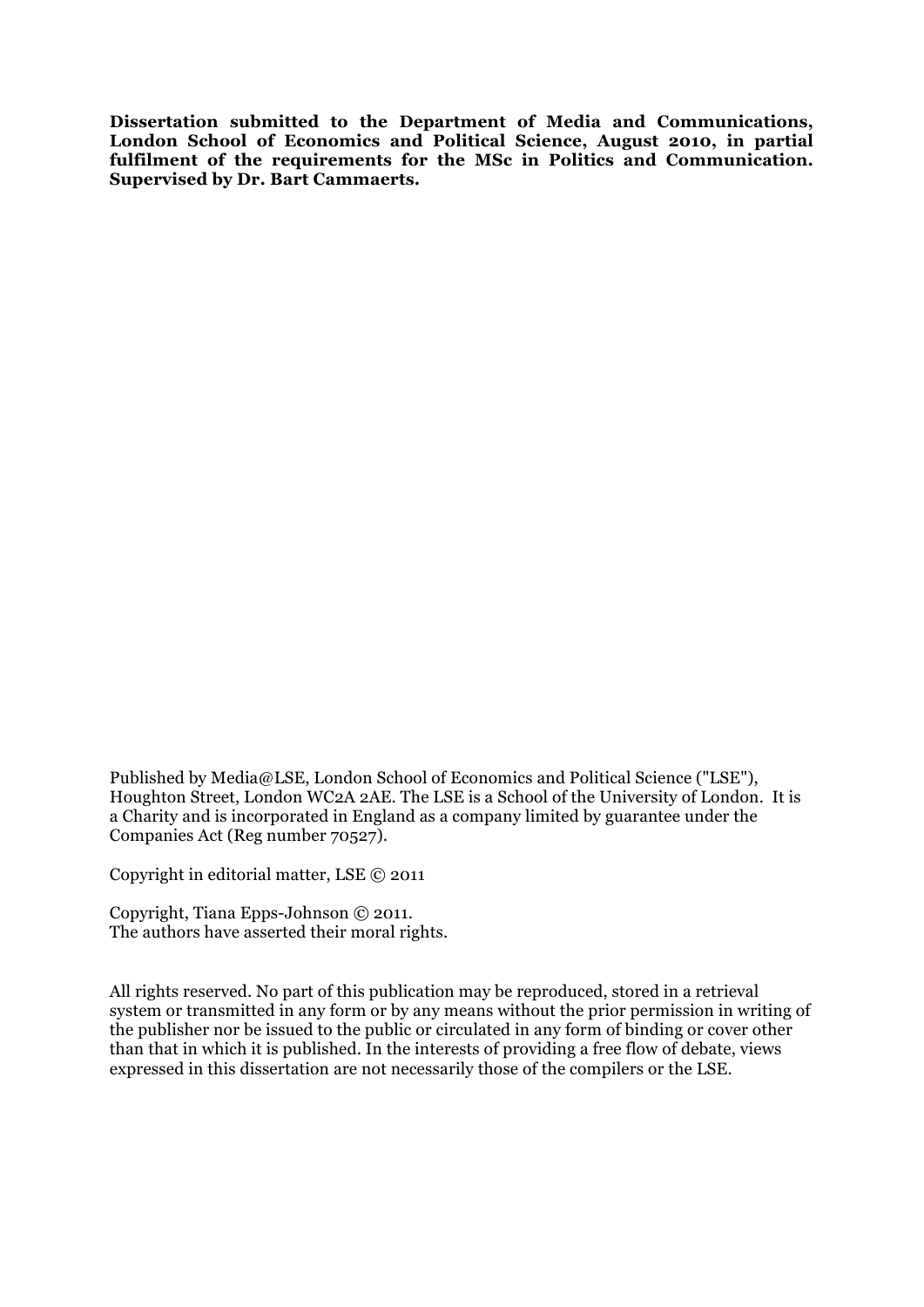# **Fleeting Racialisation?: Media Representation of African Americans During the California Proposition 8 Campaign**

### **Tiana Epps-Johnson**

#### **ABSTRACT**

In today's fully mediated society, it is argued that representations in the mass media are pivotal to our understanding of the world (Brooks & Hébert, 2006). Specifically, representation of race, ethnicity, and other social classifications construct, reinforce, and perpetuate our understandings of those classifications within society (Cottle, 2000). This study sought to test popular discourse arguing that African Americans were overwhelmingly represented in the news as homophobic, using the California Proposition 8 (same-sex marriage) campaign as a case study. The Proposition 8 campaign served as a particularly interesting case to study representation of African Americans because of an intensely racialised discourse following the publishing of a exit poll which claimed that 7 in 10 African Americans voted in favour of eliminating marriage rights for same-sex couples.

As there were no prior studies found on the nature of representation of African Americans in relation to same-sex marriage, our analysis was informed by theoretical and empirical literature pertaining to race, ethnicity, and representation of African Americans in news generally. Employing content analysis methodology, we found that in general, race and ethnicity was not a dominant issue in the discourse surrounding same-sex marriage. However, when a racial/ethnic group was discussed, African Americans were the most frequently represented group. Additionally, our findings challenge popular discourse arguing that African Americans are monolithically represented as homophobic and instead found that African Americans were not only represented as having a diversity of opinions on the issue of same-sex marriage (including African American representatives of the faith community), but also in 22 percent of cases were identified as gay or lesbian. Whilst shortcomings were also found, overall, African Americans were represented in a fashion that has capacity to challenge stereotypes rather than reinforce them.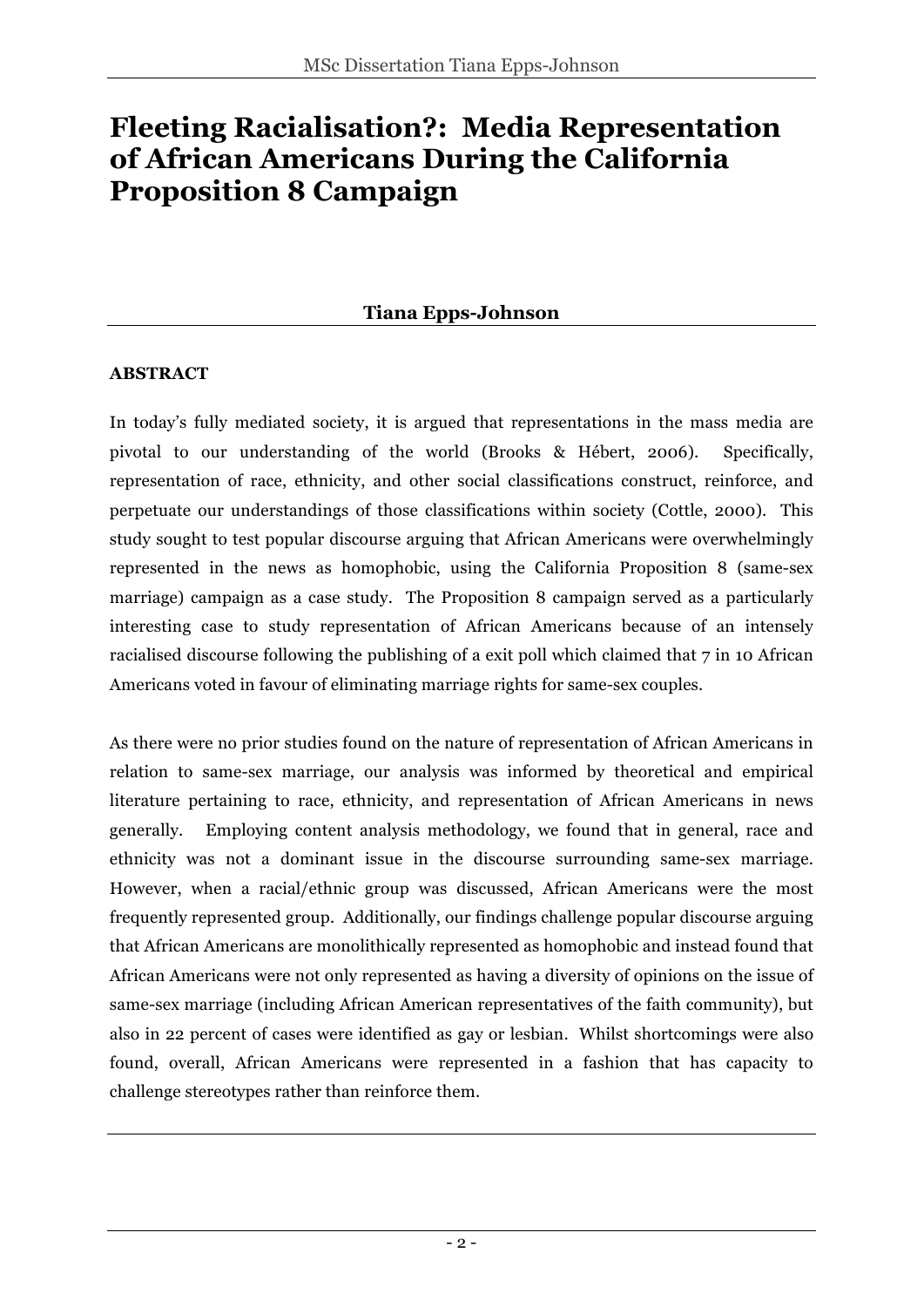*"When you look at the people getting married in San Francisco, you didn't see very many blacks. It's not a distinct issue in the black community."* – Pastor Ray Williams at a pro- Proposition 8 rally (Fulbright & Kuruvila, 2008)

*"It's amazing that seven in 10 blacks in California voted in favor [sic] of Proposition 8. Despite many of us having already received our not-so-subtle voting instructions on this issue in church the Sunday morning before the election, you could have figured that more blacks here would have known better than to inflict discriminatory laws on another minority group.* – Citizen, Opinion Editorial, Los Angeles Times ("The Prop. 8 election irony," 2008)

*"Your comparisons of the passage of Proposition 8 to the civil rights movement is a major insult to blacks. Get a grip."* – Citizen, Opinion Editorial, Los Angeles Times ("The Prop. 8 election irony," 2008)

# **INTRODUCTION**

As a state, California is known for being at the forefront of progressive policy. However, California has long struggled with the issue of whether to grant same-sex couples marriage rights. In 2000, a group of California citizens petitioned to put a referendum on the ballot that, if passed, would explicitly define marriage as an institution reserved for heterosexual couples. Voters subsequently approved the initiative (Proposition 22) by a margin of 61.4 percent to 38.7 percent (Moore, Garvey, & Connelley, 2008). Following the change in law, the California legislature repeatedly took up the issue, and twice passed legislation (in 2005 and 2007), that would have changed California law to allow same-sex marriage (the only United States legislature to pass such a law). However, in both cases Governor Arnold Schwarzenegger vetoed the bills, arguing that he wished to uphold the will of the people, and same-sex marriage continued to be illegal in the state (Plante, 2010).

A series of lawsuits eventually brought the issue to the California Supreme Court. During the hearing, in the fall of 2007, an organization called Protect Marriage petitioned to again put the issue of same-sex marriage to a popular vote, this time during the 2008 General Election. The organization sought to amend the California State Constitution, rather than simply California law<sup>1</sup>, to define marriage as an institution solely between a man and woman ("Adventists & California Proposition 8: A Timeline," 2008). The referendum (Proposition 8) successfully made it on to the November 2008 ballot, however whilst Protect Marriage and other organizations were waiting for the general election vote, the California Supreme Court ruled that the standing law violated the state Constitution's equal protection and began to allow same-sex marriages in June 2008 ("Adventists & California Proposition 8: A Timeline,"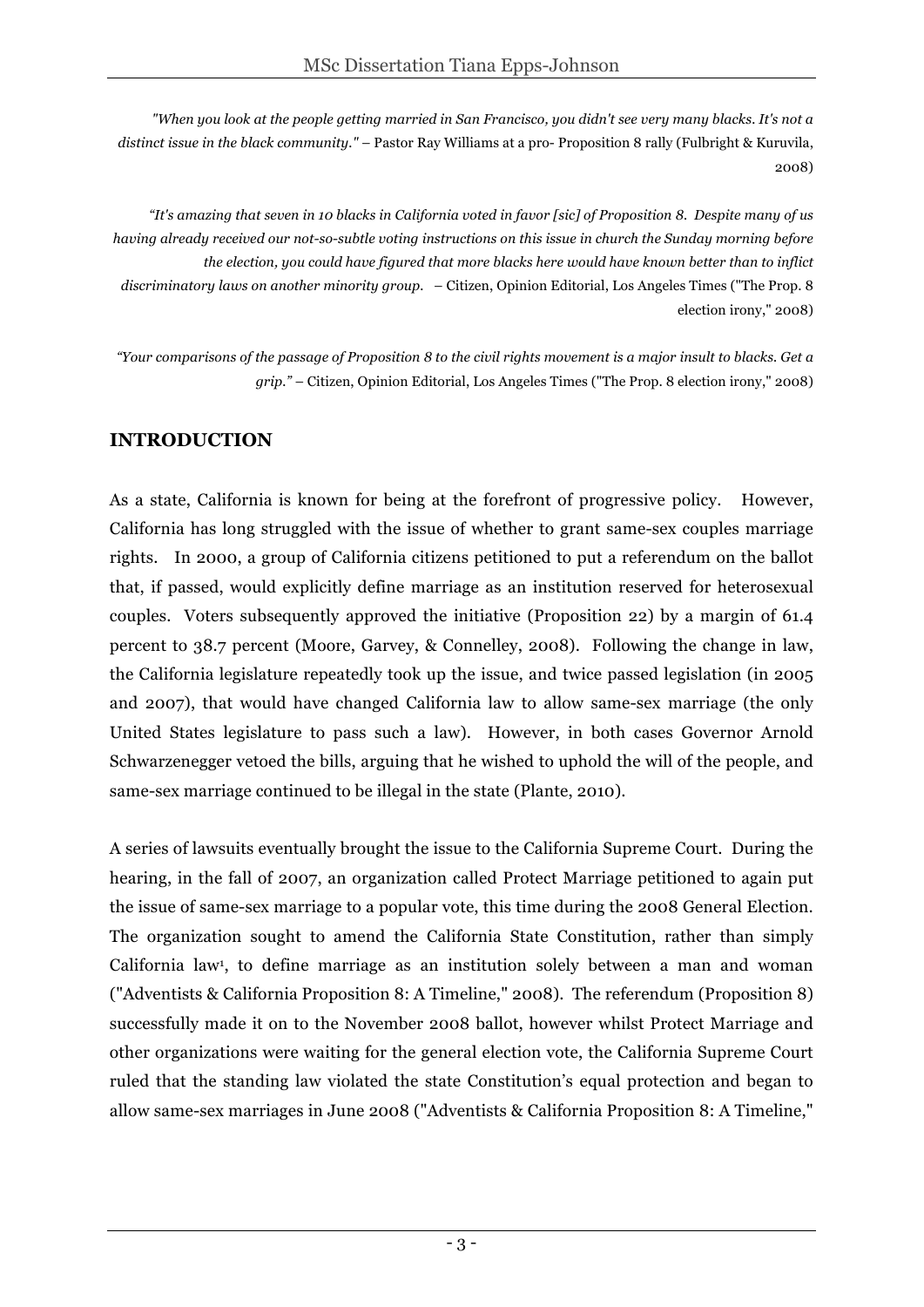2008). The ruling did not, however, apply to the pending vote in November, and on November 4, 2008, with a vote of 52.5 percent to 47.5 percent, same-sex marriage was again made illegal in California (Moore, et al., 2008).

#### *Proposition 8 and the "Black Vote"*

 $\overline{a}$ 

The feeling of ambivalence for many Californians was palpable November 5, 2008. On the one hand, the night prior Barack Obama had been elected the first black president of the Unites States. Decades of struggles for equality was seemingly typified in one overwhelming electoral victory, some even arguing that America had entered a post-racial existence overnight. On the other hand, whilst the majority of Californians had cast their ballot in support of sending the Obamas to the White House, a majority also voted in favor of California's Proposition 8, to eliminate the right to marry for gays and lesbians across the state.

Interestingly, the tension continued in commentary about the historic and disappointing election results. Whilst some were claiming America had become color-blind overnight, commentary was poignantly racialised surrounding the Proposition 8 result, driven by a CNN exit poll claiming that 70 percent of African Americans voted in favor of the proposition eliminating marriage rights. Across the ideological gamut, including among the Lesbian, Gay, Bisexual, and Transgender (LGBT) community, African Americans were scapegoated for the passage of Proposition 8, where it was argued that the high turnout among African Americans for Barack Obama coupled with the high percentage of African Americans that supported Proposition 8, tipped the scaled in favour of eliminating same-sex marriage rights (Dowd, 2008; Walters, 2008).

More careful analyses prompted by the backlash against the African American community not only found that African Americans, which make up approximately 6 percent of California's population, could not have mathematically tipped the scale, but that the exit poll itself was done with poor sampling, likely biasing the reported percentage<sup>2</sup> (Shannika, 2008; Silver, 2008). Additionally, demographics such as age and religiosity were shown to be the most salient demographics to vote decision across racial categories (Kuruvila, 2008; Silver,

 $1$ <sup>1</sup> This was a strategic decision as there are fewer and more difficult channels available to overturn an amendment to the State Constitution then there are for changing a standing law.

<sup>&</sup>lt;sup>2</sup> A post-election survey and analysis estimates that approximately 57 to 59 percent African Americans actually voted in favour of Proposition 8. Additionally, while religiosity was an important factor to vote choice, African Americans who attended religious services "at least weekly" favoured the proposition at a lower rate than all other racial/ethnic groups with the same level of religiosity (Egan & Sherrill, 2009).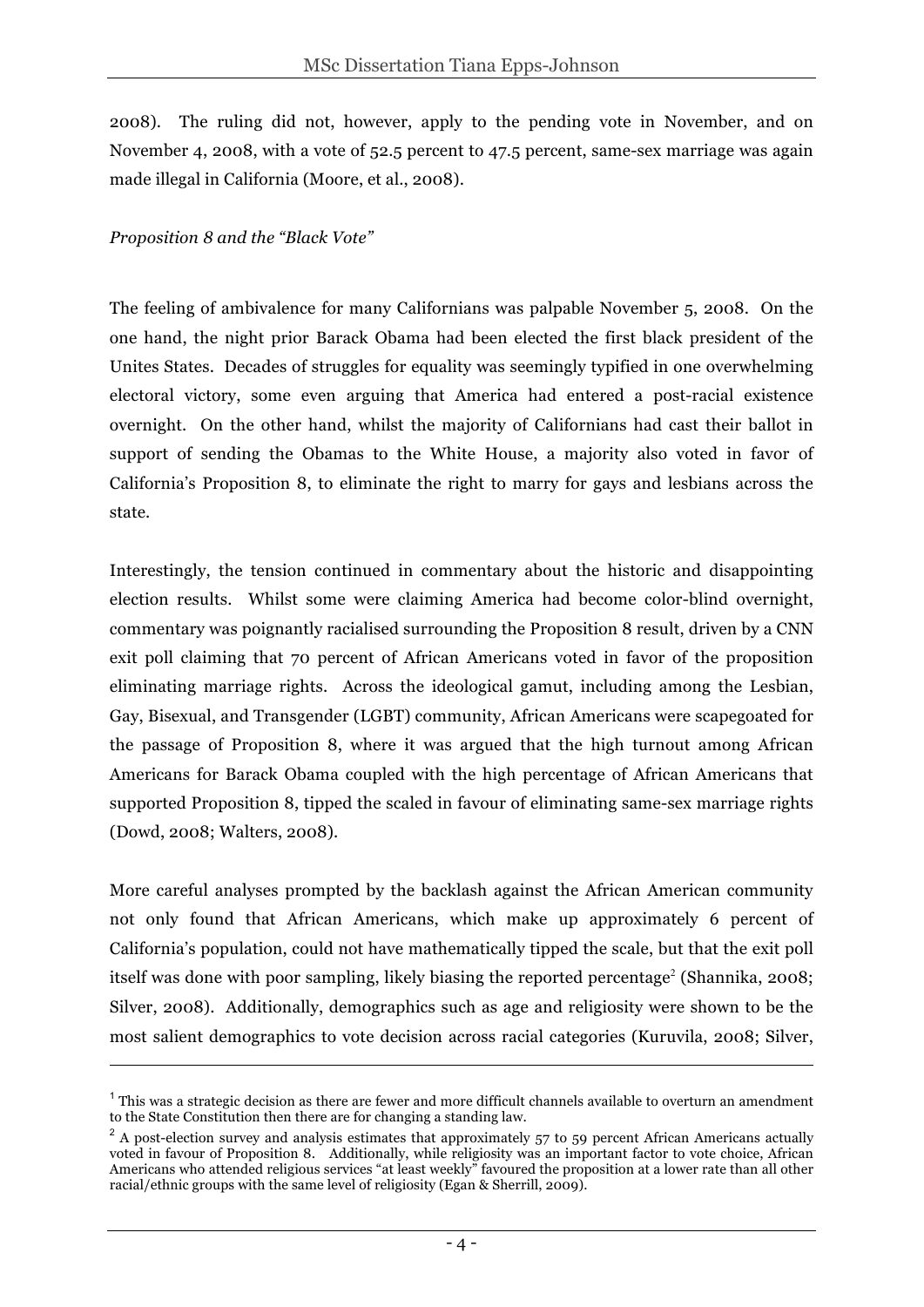2008). According to the Gay & Lesbian Alliance Against Defamation (GLAAD), a national LGBT media advocacy and anti-defamation organization, people of color, and African Americas in particular, are often represented in mainstream media as monolithically homophobic leading to reporting that feeds, "a cycle of anger, frustration, and distrust on all sides" *(Racial Equity - Funders for LGBTQ Issues)*. Additionally, although there is limited academic literature regarding media representation of African Americans in relation to samesex marriage, studies on media representation of African Americans generally, also argue that African Americans are often discussed as a group with a singular opinion (Entman, 1994).

This paper seeks to examine the place of race within the newspaper coverage of the California Proposition 8 campaign. We will focus on representation of African Americans in particular because African Americans became such a centrepiece of coverage and were argued to be a pivotal part of the electorate as it related to the Proposition 8 outcome. We will seek to understand whether race was a part of the overall coverage (beyond the coverage following the publishing of the CNN exit poll) and how African Americans fit into that coverage, including the positions taken by African Americans in newspaper articles on Proposition 8 and same-sex marriage, the predominant campaign frames in articles where African Americans were sources or discussed, and the amount of space given to African American sources (among other considerations). Throughout this paper we will be working within a tension between the social construction of race, its place in media, and its relevance as a demographic at all, with the fact that the United States in particular use race as predominant tool of classification and often as a political organizing tool.

# **THEORETICAL FRAMEWORK**

"We give things meaning by how we *represent* them – the words we use about them, the stories we tell about them, the images we produce, the emotions we associate with them, the ways we classify and conceptualize them, the values we place on them." (Hall, 1997, p. 3)

# **Race (and Ethnicity)**

Exploring representations of African Americans first requires a broader understanding of the theorization related to the concepts of race and ethnicity. Classification of persons along the lines of race is something that, at least in the United States, people are confronted with regularly, particularly when any sort of demographic information is collected or presented. However, both within academia and in popular discourse, there has been a long standing debate about whether race actually exists as well as the usefulness and implication of the continued use of such classifications (Louis, 2005).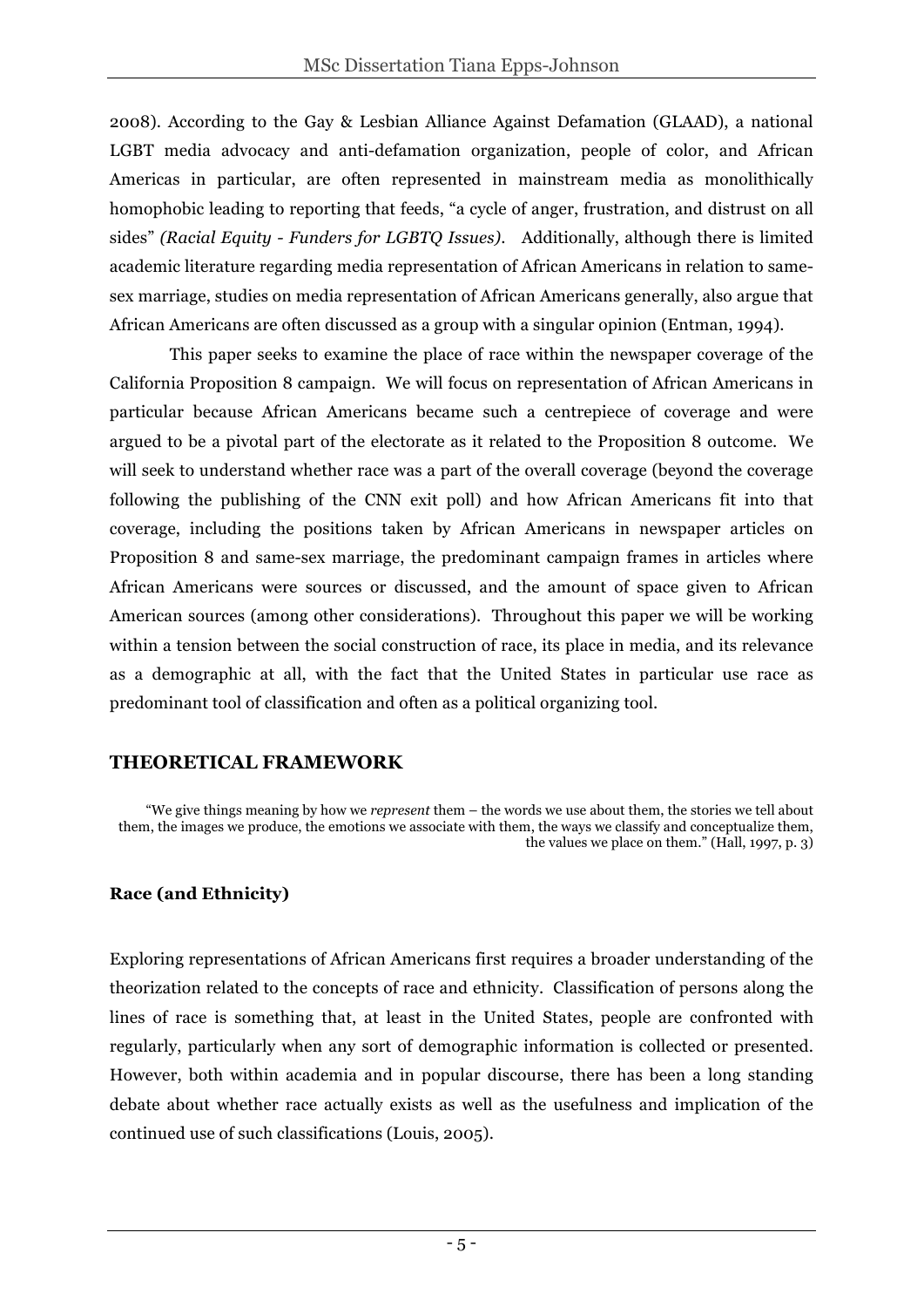Historically race was posited as a biologically inherent characteristic disguising between biologically different human beings (Louis, 2005). However, implicit in distinguishing between purportedly biologically different groups on the basis of race was the use of race as a basis for unequal treatment (Banton, 2005; powell, 2003). Today, at least within academia, race is no longer considered to have any scientific basis, but is instead understood to be a social construction (Banton, 2005; Downing & Husband, 2005; powell, 2003). However, race as system of classification, with implicit meaning to one's place within social hierarchies, continues to be a powerful and widely taken-for-granted ideology (Downing & Husband, 2005).

Ethnicity is a concept closely related to, and often convoluted with, race. In many countries an attempt has been made to move to classifications on the basis of ethnicity, rather than race as, ethnic groups are defined by shared culture and history, among other things, rather than race's contrived "biological" derivation (Downing & Husband, 2005). However many, particularly those engaged with anti-racist ideology, argue that ethnicity is simply a euphemism to condone further use of race-thinking (Banton, 2005).

In the United States, there is tendency toward seeing ethnic categories as sub-divisions of racial categories (Banton, 2005) (i.e. African American as a type of black person). And in fact, "African American" and "black" are often used interchangeably in popular discourse as well as in social science. This supports the idea that ethnicity serves as a euphemism for race, as "being black" is still accepted as largely defining the characteristics of an African American person.

A key tension in the academic literature surrounding race and ethnicity is a question of what the normative outcome would be if society was able to move beyond race-thinking. Particularly the divide is between those who believe a normative society would be colourblind and those who would prefer to embrace multiculturalism. On the one hand, a colourblind society is envisioned as privileging the individual and doing away with social categorization (Richeson & Nussbaum, 2004). On the other hand, a multicultural society embraces cultural diversity without privileging any particular group (Cottle, 2000). Both have been criticized (see (Kenan Malik, 2005), however recent empirical studies have found that multiculturalism is more positively associated with eradicating racial biases (Richeson & Nussbaum, 2004; Wolsko, Park, Judd, & Wittenbrink, 2000).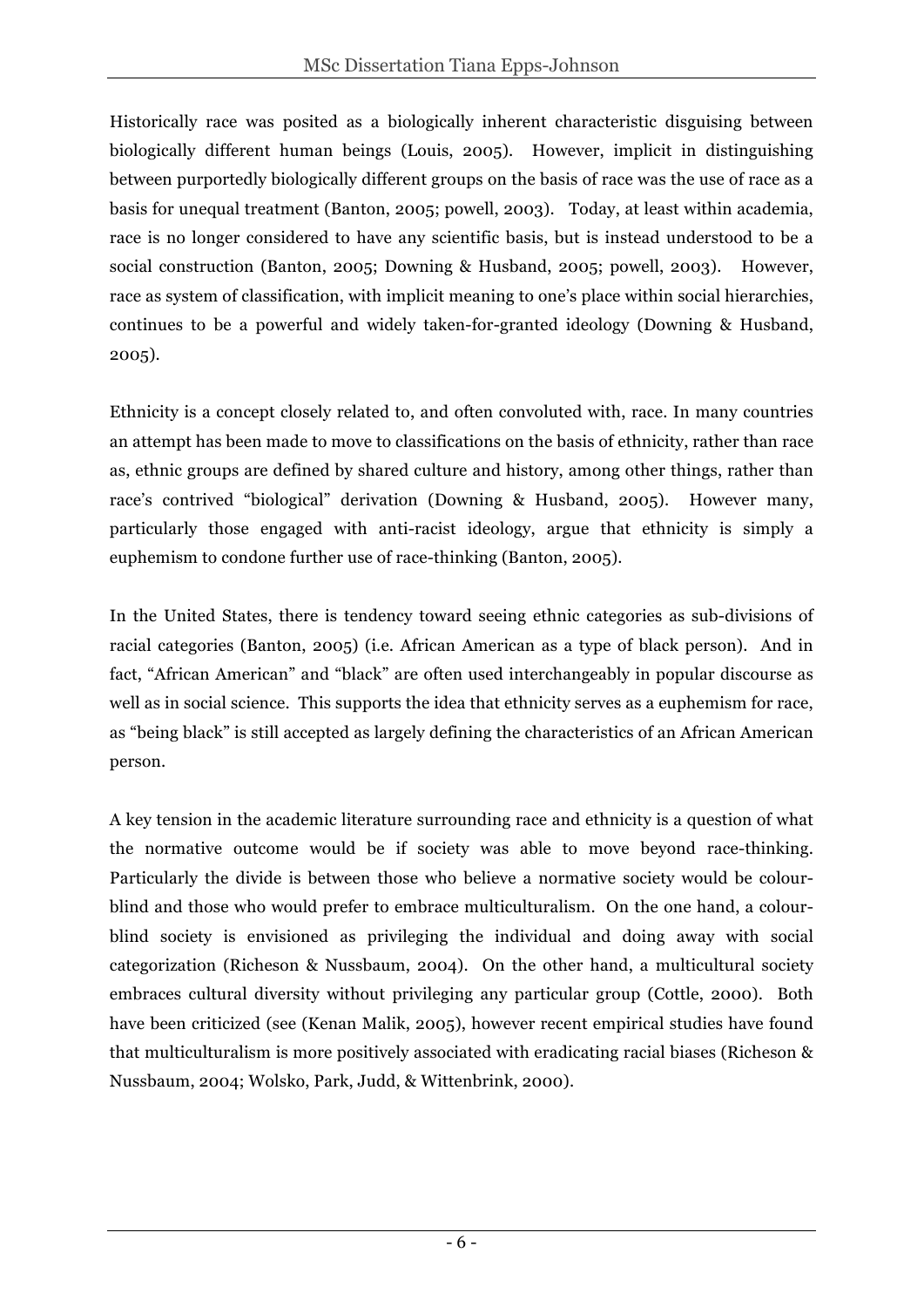#### *Racialisation and Race-Thinking in the Media*

In its mediating role, the mass media has a key position in the racialisation of representations of people and events, as well as in promoting race-thinking. Racialisation is a term that has been actively deployed in academic literature in diverse ways, often lacking coherency of usage (Murji & Solomos, 2005). Small (1999) uses the terms racialisation to refer to the phenomena of diverse ethnic groups, during the colonisation of America, being homogenously termed either a member of the "white" or "black" race. As well as the institutionalisation of race through laws and policies, and the legacy of this phenomena (Small, 1999). Others use racialisation to describe the process whereby issue are defined along racial terms (Malik 1996 in Barot & Bird, 2001; Murji & Solomos, 2005) as well as the insistences that people can be defined by the racial group to which they are said to belong (K Malik, 2008; Murji & Solomos, 2005).

Related to Malik's (1996) use, a body of literature argues that racialisation should be used as the primary theoretical framework to study issues of race and ethnicity. In this body of literature, racialisation is seen as the process of representationally categorizing 'others' and argues that studies should look at the how racialised discourses are constructed and their role in constructing, reinforce, and perpetuating inequalities in society (Cottle, 2000).

Racialisation has been argued to be the "lens or medium through which race-thinking operates (drawing from Malik 1996 in Murji & Solomos, 2005). Downing and Husband (2005) explain that a statement demonstrates race-thinking if it implies or explicitly states that any of the follow are true:

- 1. That mankind is divided into unchanging natural types, recognizable by physical features, which are transmitted 'through the blood' and that permit distinctions to be made between 'pure' and 'mixed' races.
- 2. That the mental and behaviour of human beings can be related to physical structure, and that knowledge of the structure of the racial label which denotes it provides a satisfactory account of the behaviour.
- 3. That individual personality, ideas and capacities, as well as national culture, politics, and morals, are the products of social entities variously termed race, nation, class, family, whose causative force is clear without further definition or inquiry into the connection between the group and the spiritual 'product' (Downing & Husband, 2005, p. 4).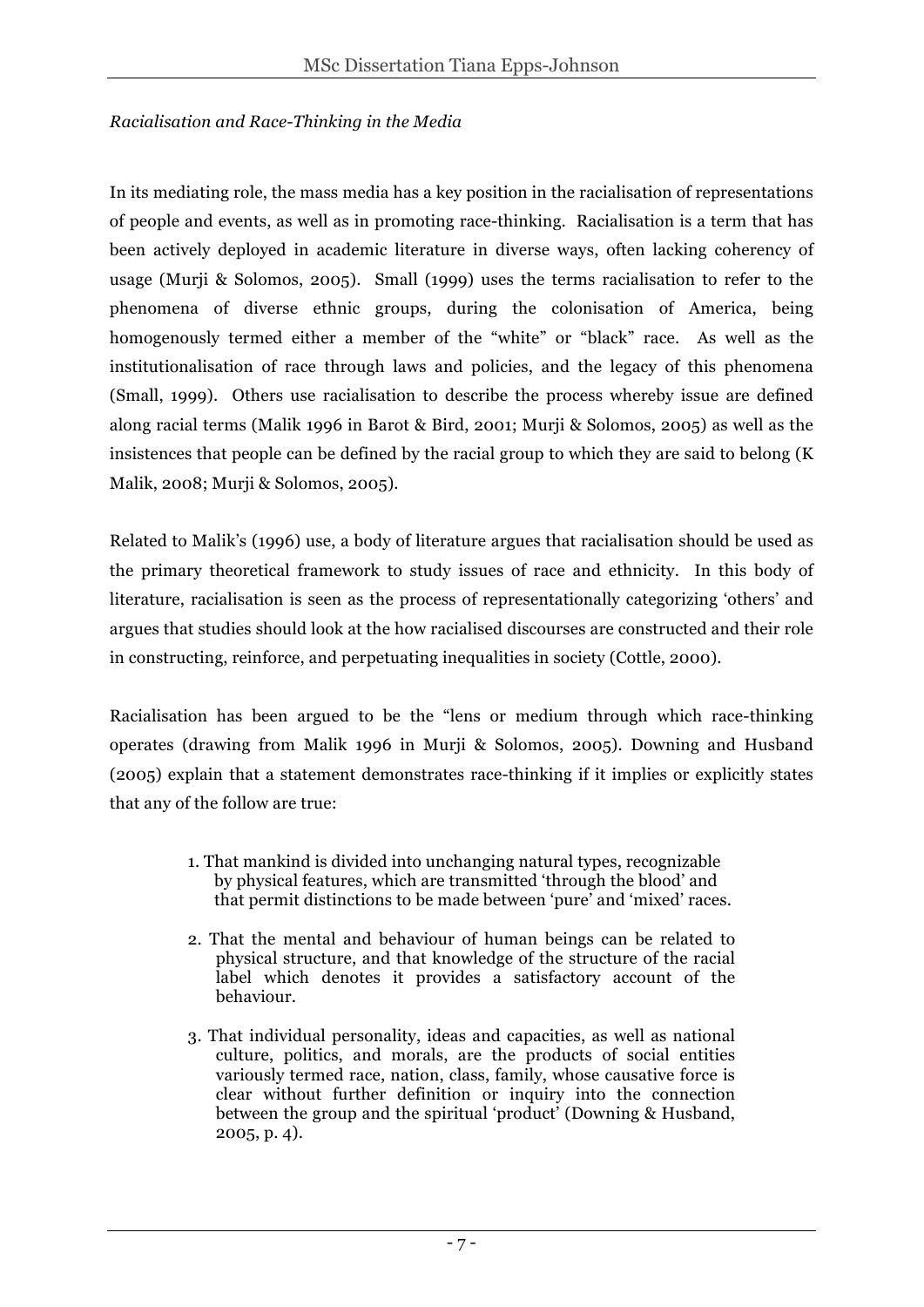The news media's power to define the causes, dynamics, and relevant contextualization of events is central to its power to transmit racialised discourse and promotion of race-thinking (Downing & Husband, 2005).

#### **Representation and the Media**

 $\overline{a}$ 

Definitions of the concept of representation range in specificity in academic literature concerning media. Stuart Hall, drawing from linguistics and cultural studies, has perhaps most thoroughly and carefully developed the concept. Hall argues, that within a shared culture, representations, through language, provide meaning, where language represents to others our concepts, ideas and feelings (Stuart Hall, 1997a). Hall employs a relativist understanding of representation where he argues that there is no essential, true, or fixed meaning of for example, an event, but instead representation is constitutive of meaning (Stuart Hall, 1997b). Meaning, that an event itself does not have meaning until we speak about it, until it is represented. Additionally, key to understanding that meaning through representations is unfixed, is Hall's assertion that meaning is culturally and historically specific as well as subject to competing definitions and interpretations (Stuart Hall, 1997a).

The body of literature that deals with representation, particularly of race and ethnicity (the literature most relevant to this study) outside of Hall's work, predominantly employs a more straightforward, less conceptually clarified, use of the concept of representation<sup>3</sup> (Downing  $\&$ Husband, 2005). In most cases, in the literature pertaining to representations of race and ethnicity, the term representation is used to discuss the extent to which people of colour are present in media, as well as judgments about whether those portrayals are constructive or not. Downing and Husband (2005) argue that neither Hall's complex conceptualization of representation nor the more neutral, straightforward use of the term representation is necessarily more appropriate. However, Hall's conceptualization provides a framework to not only explore the texts where representations are present, but also audience reception of those representations (Downing & Husband, 2005).

<sup>3</sup> For example: Mastro & Stern, 2003; Poindexter, Smith, & Heider, 2003; Utsler & Edwards, 2008; Ziegler & White, 1990.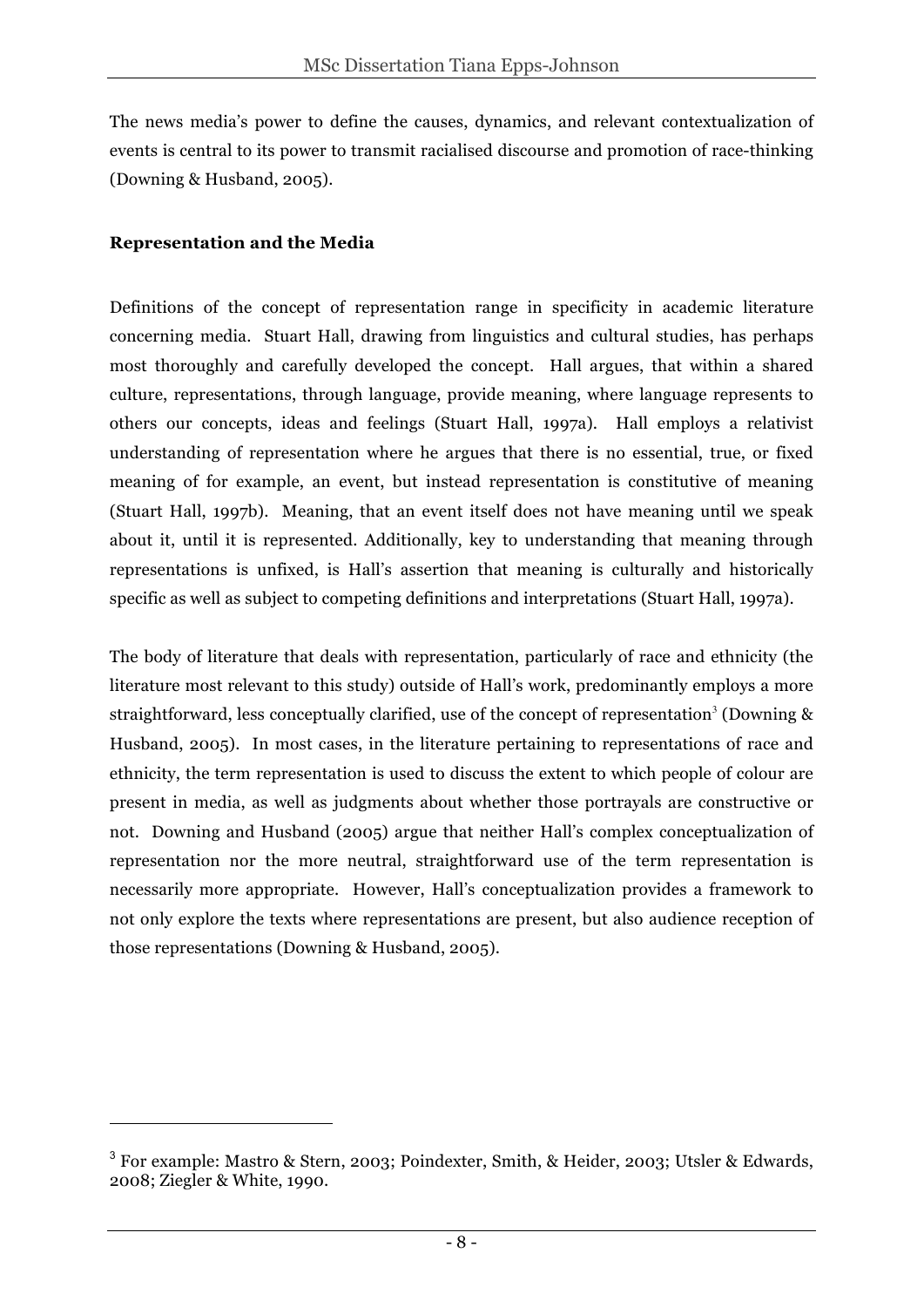#### *Representation of African Americans*

With "blacks" being a group that has long been 'othered' in American and European society, a focused body of literature exists examining representation of blacks in the media. Empirical studies of representation of African Americans, in news in particular (the focus of the study), have found that people of colour are often represented in significantly different ways that their "white" counterparts. First studies conducted decades apart consistently find that African Americans are rarely visible in news stories (Johnson, Sears, & McConahay, 1971; Poindexter, et al., 2003; Roberts, 1975; Ziegler & White, 1990)}, and when African Americans are visually represented, they are even more rarely interviewed as sources (Poindexter, et al., 2003; Roberts, 1975).

Additionally, studies of representation of African Americans in news have found that in the instances when African Americans are represented in news stories, they are overwhelmingly represented in particular types of stories. Specifically, blacks are predominantly featured in stores about crime (particularly as lawbreakers rather than as law defenders) (Dixon & Linz, 2000; Entman, 1994; Poindexter, et al., 2003), politics, or as victims; black public figures (including political figures) are often featured decrying racial discrimination or criticizing government inadequacies serving reinforce social categorization (Entman, 1994). Additionally, African Americans are overwhelmingly visible in stories related to sports compared to main news or any other type of news story (Utsler & Edwards, 2008). Whites are also argued to be represented in more varied and positive ways that blacks (Entman, 1994). Specifically, African Americans are often found to be represented in a monolithic fashion, where African Americans in news are presented as representing all African Americans, a trend is not the case for their white counterparts (Entman, 1994).

### **Framing**

Studies of representation, and particularly studies of representation of African Americans, use framing theory as a guide to understanding the power and influence of texts (Entman, 1993). Throughout literature on representation, different definitions of framing employed. In attempt to strengthen and improve the cohesiveness of faming research, after extensively reviewing published literature on framing, Entman (1993) argued that to frame is, "to select some aspects of a perceived reality and make them more salient in a communicating text, in such a way as to promote a particular problem definition, causal interpretation, moral evaluation, and/or treatment and recommendation for the item described" (Entman, 1993, p.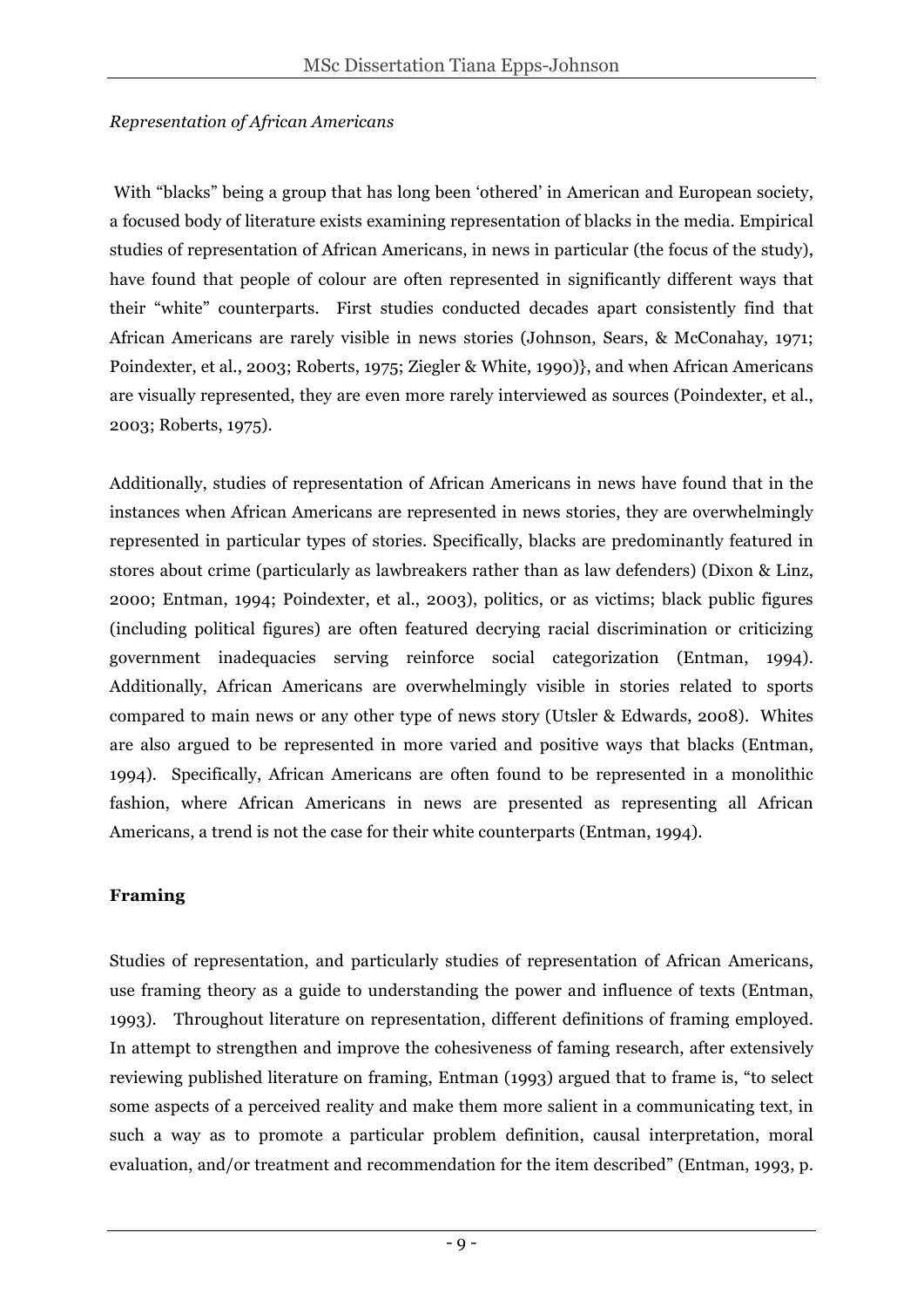52). Framing is thus a place where contestation of meaning making occurs and in fact, in much of the literature is used almost interchangeably with the term representation.

Gamson et al (1992) argues that media message can act as teachers of values, ideologies, and beliefs without requiring conscious construction of the frameworks for meaning making (Gamson, Croteau, Hoynes, & Sasson, 1992). In agreement, Entman (1994) argues that often times the inexistence or skewed and stereotyped representations of African Americans in news coverage does not result from conscious biases of news makers, but instead is the result of the interplay between journalistic standards and norms (for example "newsworthiness") and political and social reality, where potentially journalists ability to represent the "reality" of black America is hindered by journalist practices that push journalists to cover the most catchy stories (Entman, 1994). This highlights the importance of evaluating framing in news stories as, "journalists may follow the rules for "objective" reporting and yet convey a dominant framing of the new text that prevents most audience members for making a balanced assessment of a situation" (Entman, 1993, p. 56).

#### *Stereotyping, Framing and the Implications of Representations of African Americans*

Research of representations of race and ethnicity often evaluate the cause for specific representations in the media (as discussed above), as well as the implications of particular representations. A predominant critique of the representations of African Americans is that media representations often serve to construct and/or reinforce stereotyped images of African Americans that facilitate race-thinking. Hall (1997) argues that "stereotyping reduces, essentializes, naturalizes and fixes 'difference' … It divides the normal and the acceptable from the abnormal and the unacceptable. It then excludes or expels everything which does not fit, which is different ... [representation] is part of the maintenance of social and symbolic order" (Stuart Hall, 1997c, p. 258)

One of the key ways stereotyped representations are argued to be transmitted is through the treatment of African Americans in a singular, monolithic fashion (Entman, 1994). Another is through uncritically presenting stories, often by faming issues in such a way that race is perceived to be a salient factor, but instead other socio-demographic characteristics are more telling or the issue does not singularly effect African Americans (Entman, 1994). Additionally, African Americans have been found to predominantly be used as experts on "black" issues, where they are interviewed to speak on behalf of the African American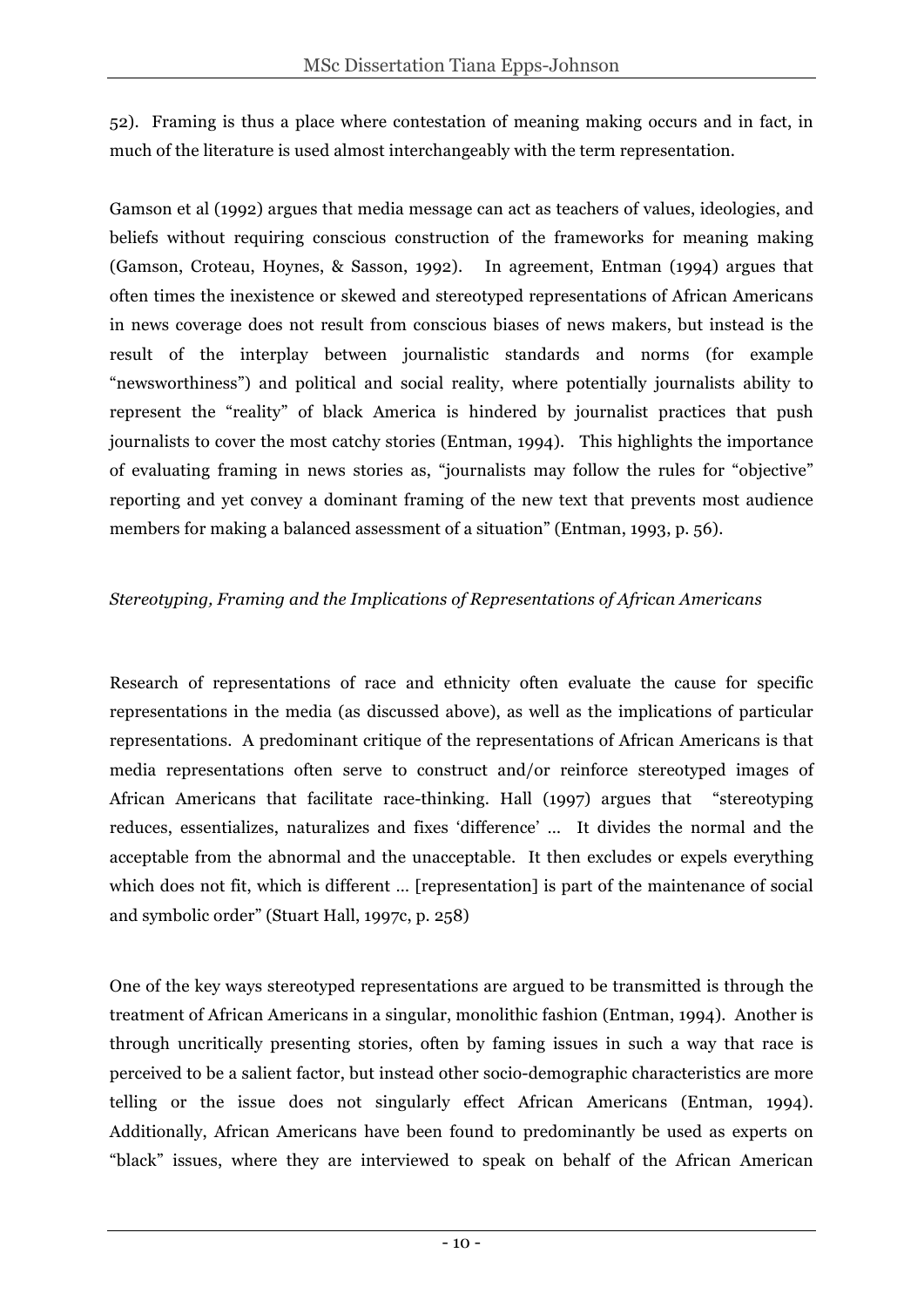community. This is argued to "ghettoize" the expertise of those interviewed. However, instances where the racial/ethnic identity of African Americans are interviewed as expert on subjects where race is incidental are argued to positive representation (Entman, 1994).

The implication of stereotyping is the promotion of racial prejudice. Entman (1994: 517) argues:

> The essence of racial prejudice is homogenizing and generalizing about the disliked out group: a tendency to lump most individual members of the out group together as sharing similar undesirable traits, whilst seeing one's own group as a diverse collection of clearly differentiated individuals

Another body of literature argues that stereotyped representation simultaneously reflect and distort the ways in African Americans view themselves (Hudson, 1998), how African Americans are perceived in society (hooks, 1992; Poindexter, et al., 2003) and how other groups will respond to African Americans based on the media representation (hooks, 1992).

#### **Framing of Same-sex Marriage Campaigns**

Because we are examining representation specifically as it relates to same-sex marriage, it is also important to understand the dynamics of a same-sex marriage campaign. Because the fight for same-sex marriage rights falls is part of the larger social movement surrounding LGBT rights, framing literature that focuses specifically on social movements and collective action framing are particularly relevant to this study. Framing, along with resource mobilization and political opportunity, is integral to the proliferation of social movements (Benford & Snow, 2000). Collective action framing is different from framing generally because of the deliberate intention actors to mobilize constituencies. Social movements, using collective action framing, seek to remedy or alter some problematic situation first by focusing blame or responsibility for the problem (the attribution process) second by articulating a solution for the problem (prognostic framing), and then a call to arms (motivational framing) (Benford & Snow, 2000). Successfully framing in the context of social movements serves a link between the identity of desired constituencies and actual participation in the social movement (Benford & Snow, 2000).

In the case of same-sex marriage campaigns, a number of frames are found when studying elite and popular discourse surrounding the issue. The predominant conflicting frames on the issue of same-sex marriage are the pro-same-sex marriage frames that define marriage as a civil right that should be afforded to all persons regardless of sexual orientation, and the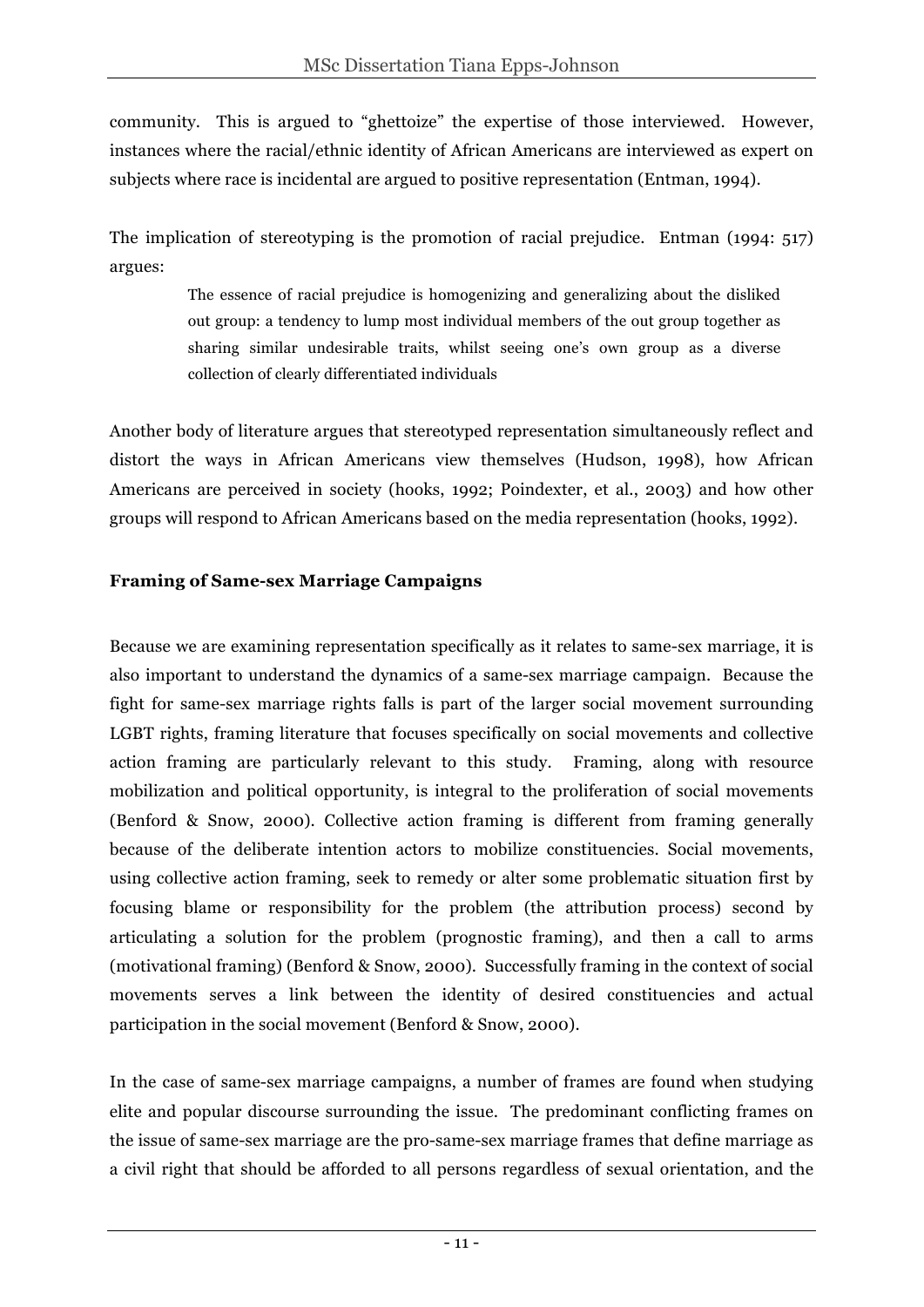anti-same-sex marriage frame that argues that marriage is an institution deriving its legitimacy from the church and morality, where same-sex relationships are immoral and should not be condoned (Brewer, 2003; Hull, 2001). Other prominent frames include arguing that gay and lesbians should not be subject to intolerance because of their sexual orientation, whilst the continued defeat of referenda to allow for same-sex marriage has produced a prominent anti-same-sex marriage frame arguing that the will of the majority should be respected on the issue (Hull, 2001).

#### **Diversity of LGBT Equality Movement**

A key strategy in the social movement toward marriage equality has be the utilization of media to bring attention to the fight for equal rights for same-sex couple (Liebler, Schwartz, & Harper, 2009). Coverage of LGBT issues has increased overtime and professionalisation of campaigns for LGBT rights has increased as well (Liebler, et al., 2009). With an increased professionalisation of LGBT rights campaigns, and same-sex marriage campaigns in particular, is increased control over media output from LGBT rights activist and specifically those who represent the LGBT community in the media. In an effort to frame the LGBT movement as mainstream (Moscowitz), representative of the LGBT community in the media have been argued to feature, "the least offensive variety (to the ears of the dominant groups): well-spoken, upper-middle-class, and probably white" Barnhurst (2003, p. 24 in Liebler, et al., 2009). However, there is evidence that there has been deliberate efforts, in the face of the criticisms of a sort-of whitewashing of the LGBT movement, of increased inclusiveness of diversity in LGBT campaigns and outreach to communities of colour (Racial Equity - Funders for LGBTQ Issues).

However, despite efforts made within the LGBT community to diversify representation, there is a great deal of popular discourse that argues that news portrayals of the LGBT rights movements perpetuates the stereotype, "that all gays are white and all Blacks are homophobic" (Cannick, 2008, p.1). Rashad Robinson of GLAAD argues that people of colour are often rendered invisible in the news related to LGBT rights and when people of colour are represented it is often in a one-dimensional way (Racial Equity - Funders for LGBTQ Issues) (a critique consistent throughout the literature on race and representation). In an empirical study, Moscowitz (2010) examined, among other things, the racial diversity of same-sex couples in news and found conflicting results about the frequency of representation of samesex couples of colour. On the one-hand, Moscowitz found that mixed-race people of colour were represented in about 15 percent of news stories examined and were given the greatest amount of speaking time. However, couples where both members were persons of colour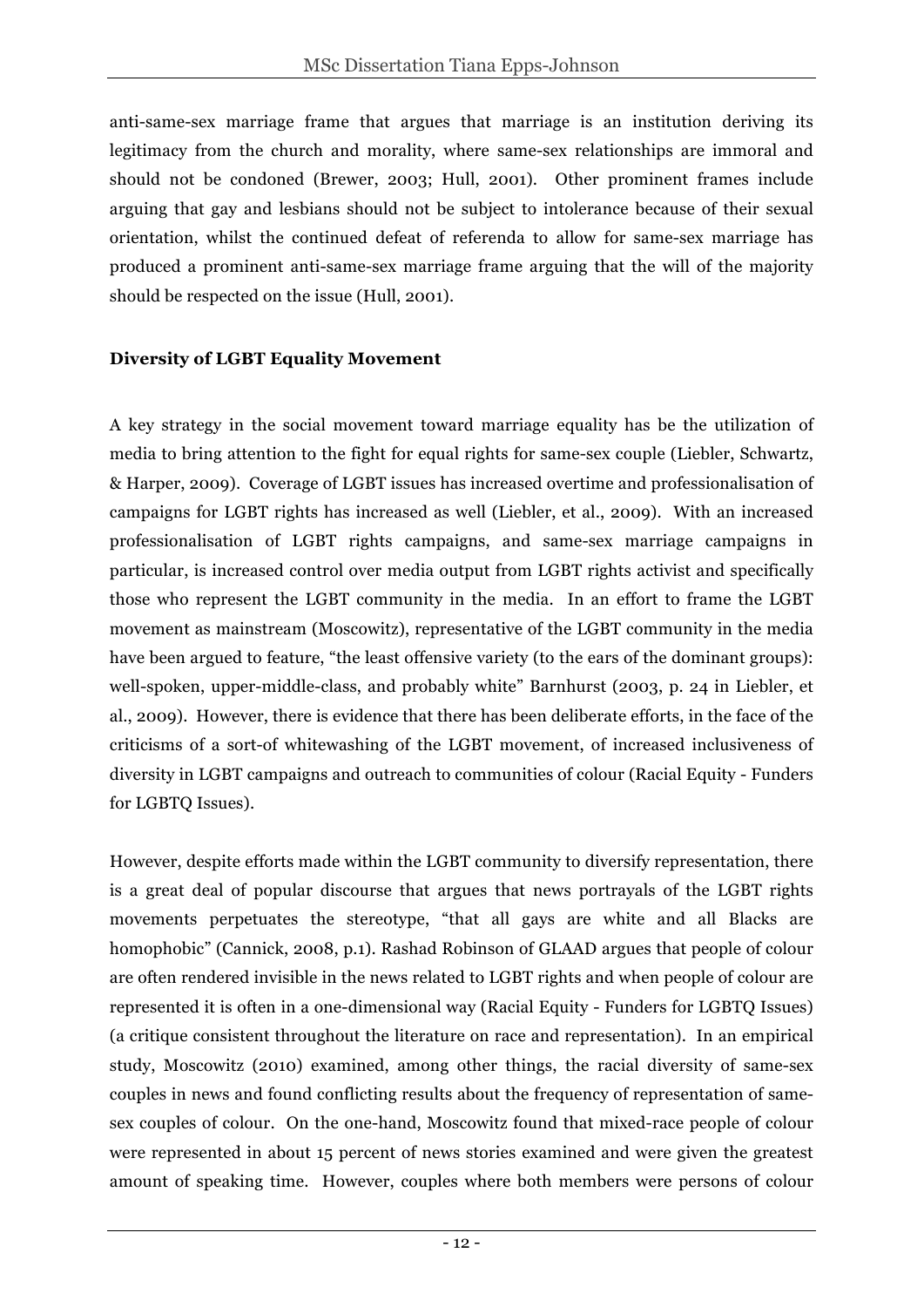were represented in less than 3 percent of stories and given no speaking time at all (Moscowitz, 2010).

## **RESEARCH QUESTION**

Whilst an extensive body of literature exists pertaining to representations of race and ethnicity in the new and the implications therein, little has examined the frequency of representation of African Americans in relation to same-sex marriage. In addition, even less academic literature was found that examines the nature of the representation of African Americans in relation to same-sex marriage. In light of the racialisation of media content following the California Proposition 8 campaign and the call for increased engagement of communities of colour in the fight for LGBT equality, a critical examination of media representation of African Americans is a necessary starting point. This is because as Liebler (2009) argues, an change in public attitudes toward same-sex marriage is likely dependent upon media framing (Liebler, et al., 2009).

This paper seeks to use content analysis to systematically analyse the following research question:

> RQ: How were African Americans represented by mainstream newspapers in stories related to same-sex marriage during and immediately following the 2008 Proposition 8 campaign in California?

Our research question will be analysed both in light of the productiveness of representation in the context of issues of race and ethnicity, as well as for the advancement of LGBT equality.

Popular discourse that argues that in relation to LGBT rights issues, African Americans are represented as monolithically homophobic, coupled with empirical literature that argues that African Americans are rarely represented in news and when they are it is in a way that lacks complexity, have informed the following hypotheses:

H1: African Americans will rarely be represented in newspaper articles.

H2: African Americans interviewed will overwhelming oppose same-sex marriage and favour Proposition 8.

H3: African Americans will not be identified as LGBT or as representatives for the LGBT rights movement.

H4: When African Americans are sources, regardless of their position, they will predominantly be representatives of the faith community.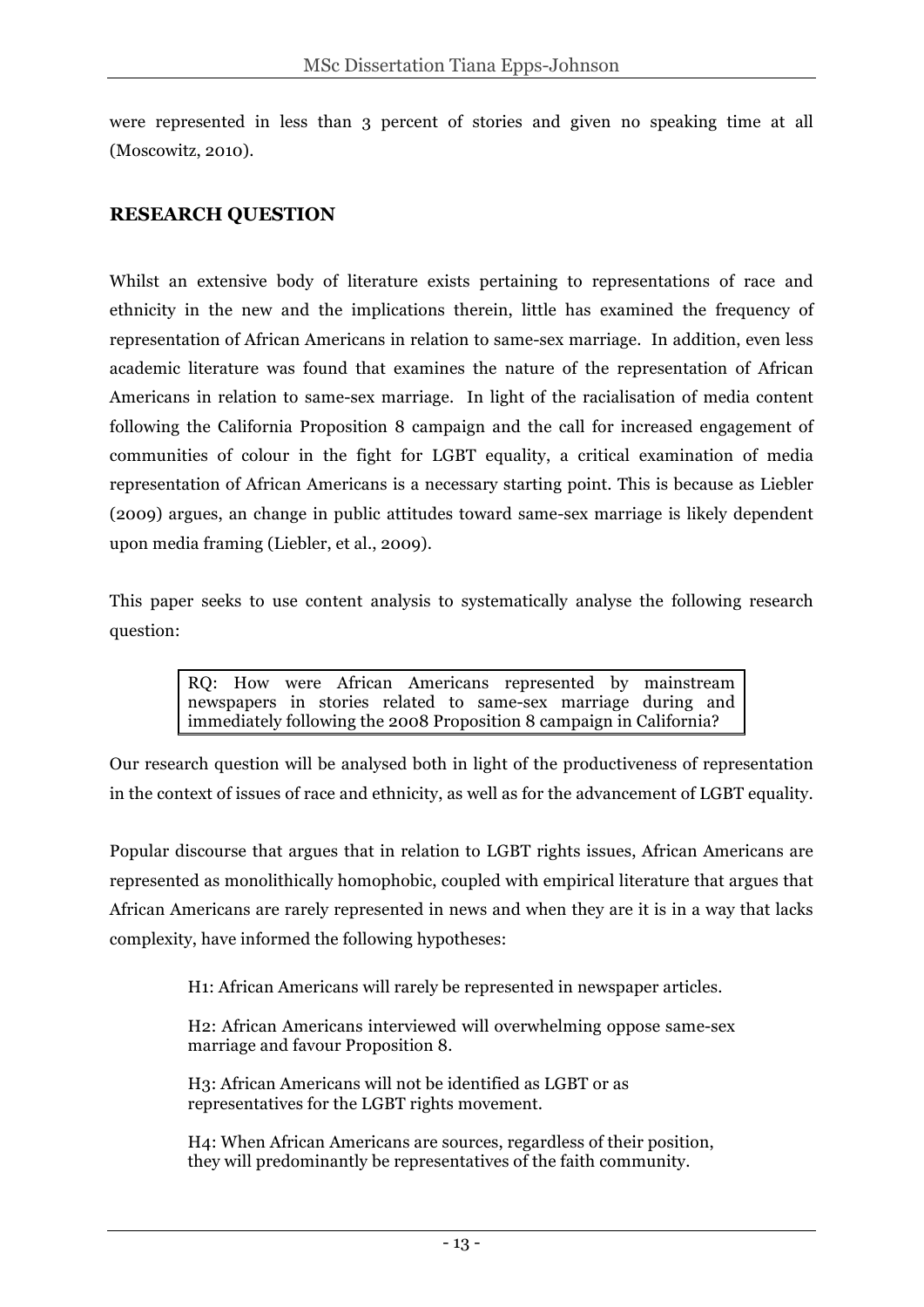#### **CONCEPTUAL FRAMEWORK**

We agree with Downing and Husbands judgment, that neither Hall's complex employment of the concept nor the more common straight-forward use of representation is more appropriate, and will draw primarily on the straightforward understanding of representation for the development of our methodology. However, we will rely on Hall when drawing conclusions about potential implications of media representation of African Americans to examine in further research. Race and framing theory will also inform the analysis of the potential implications of the results found.

Finally, it should be noted that throughout this paper we will predominantly use the term African American whilst employing theories surrounding both race and ethnicity to analyse representations. This is informed by the nearly interchangeable usage of the terms black and African American in discourse in the United States, in part because of an attempt by leaders of the black civil rights movement to re-appropriate race into a positive and empowering part of the identities of African Americans (Martin, 1991). The convolution of race and ethnicity in the case of African Americans makes judgements on the positive or negative nature of representations particularly difficult. This is because whilst there may be no biological basis for race, there is a unique shared culture, experience and history among African Americans that many African Americans fight to preserve (Martin, 1991). Thus whilst the portion of the academic literature on race calls for an eradication of racialisation and race-thinking, much of the literature on representation criticizes the lack of distinct visibility of African Americans. The way we chose to navigate through what might be considered a theoretical impasse is by assessing the way in which African Americans are represented primarily through a lens that embraces multiculturalism and thus sees African Americanism as a culture within a pluralist American society that should be visible and in some cases distinct. However, the content of the visibility will be critically evaluated in terms of racialisation as employed by Malik (1996) and race-thinking as explained by Downing and Husband (2005), particularly in the context of whether representations are stereotyped or lead to stereotyping and/or the promotion of inequalities.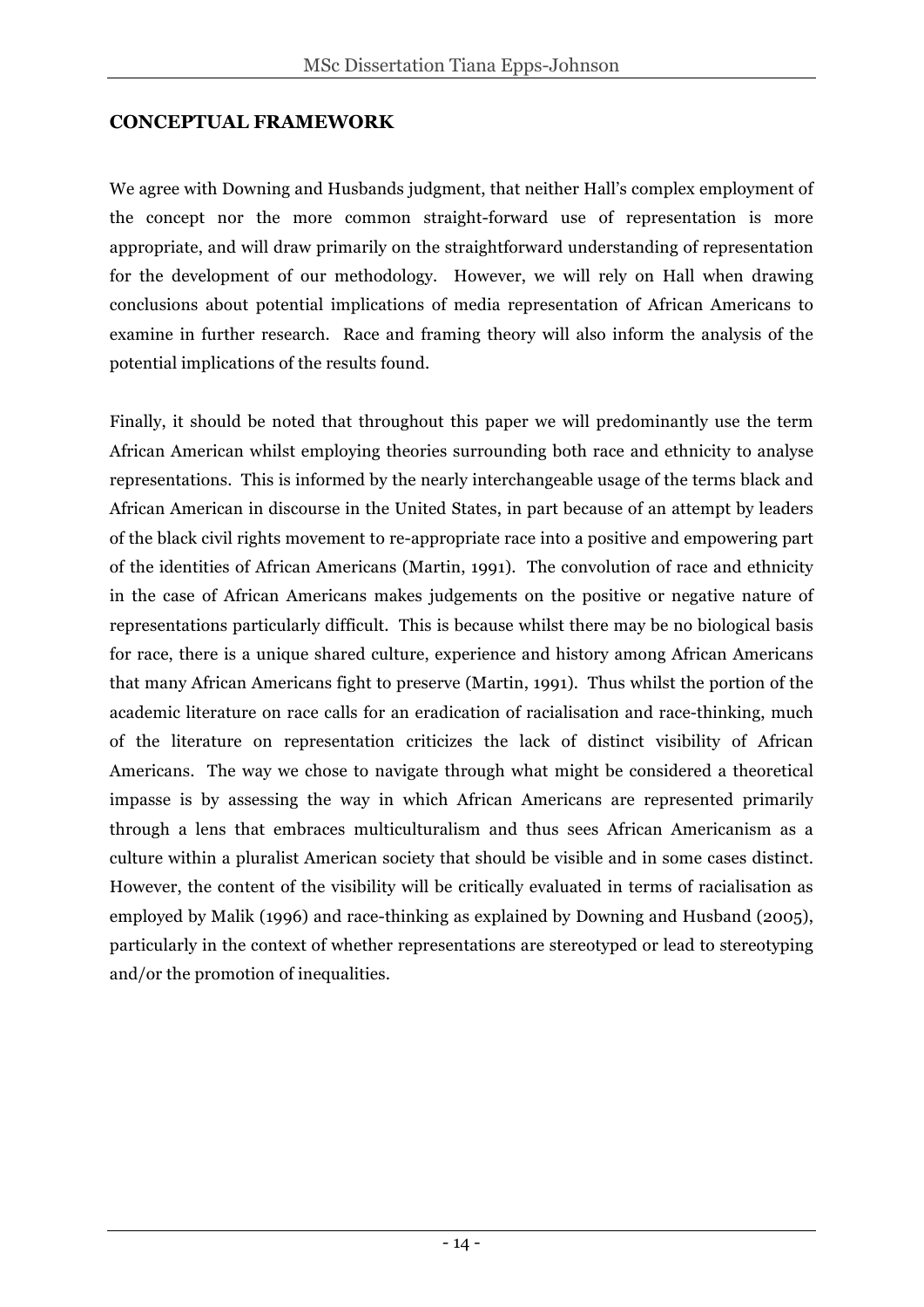# **RESEARCH DESIGN AND METHODOLOGY**

After reviewing the relevant literature pertaining to representation, race, and framing, among other things, content analysis was chosen as the most appropriate method to examining media representation of African Americans during the California Proposition 8 campaign. There were a umber of considerations taken into account when choosing content analysis including that content analysis is the primary method used in current academic work on news representation and framing (Entman, 1994; Liebler, et al., 2009; Mastro & Stern, 2003; Moscowitz; Poindexter, et al., 2003; Tadlock, Gordon, & Popp, 2004; Utsler & Edwards, 2008; Ziegler & White, 1990). Additionally, content analysis is a method best suited for a analyzing large sample from which, with proper sampling, you can draw conclusions about an entire body of texts, an objective of this study (Bauer, 2000; Hansen, 1998; Krippendorff, 2004).

Still, whilst content analysis is the best method for this particular study, it is not without limitation. Particularly, because content analysis focuses on the characteristics manifest in the text itself (Bauer, 2000), it allows for commentary on the text, but does not explain the production nor the reception of the text (Staurt Hall, 1980; Hansen, 1998). Inferences about implications or causes for representation can still be made when appropriately informed by academic literature, but conclusion cannot be made about the actual implications of the representation, their reception, or production.

A pilot of this study was initially conducted for the MC4MI summative assignment. This assignment both confirmed that content analysis was the best method for this particular research question. Additionally the pilot was used to improve the sampling, corpus, and improving analytic categories for replicability, although many of the analytic categories used in the pilot and the rationale for their usage remains.

### **Selecting Media**

Three California newspapers, the Los Angeles Times, San Diego Union-Tribune, and San Francisco Chronicle were chosen as the corpus from which to sample articles for this study. Content analysis methodology argues that audience size, geographical reach, and ideological diversity are important to sampling in a representative fashion (Hansen, 1998). The Los Angeles Times, San Diego Union-Tribune, and San Francisco Chronicle have the three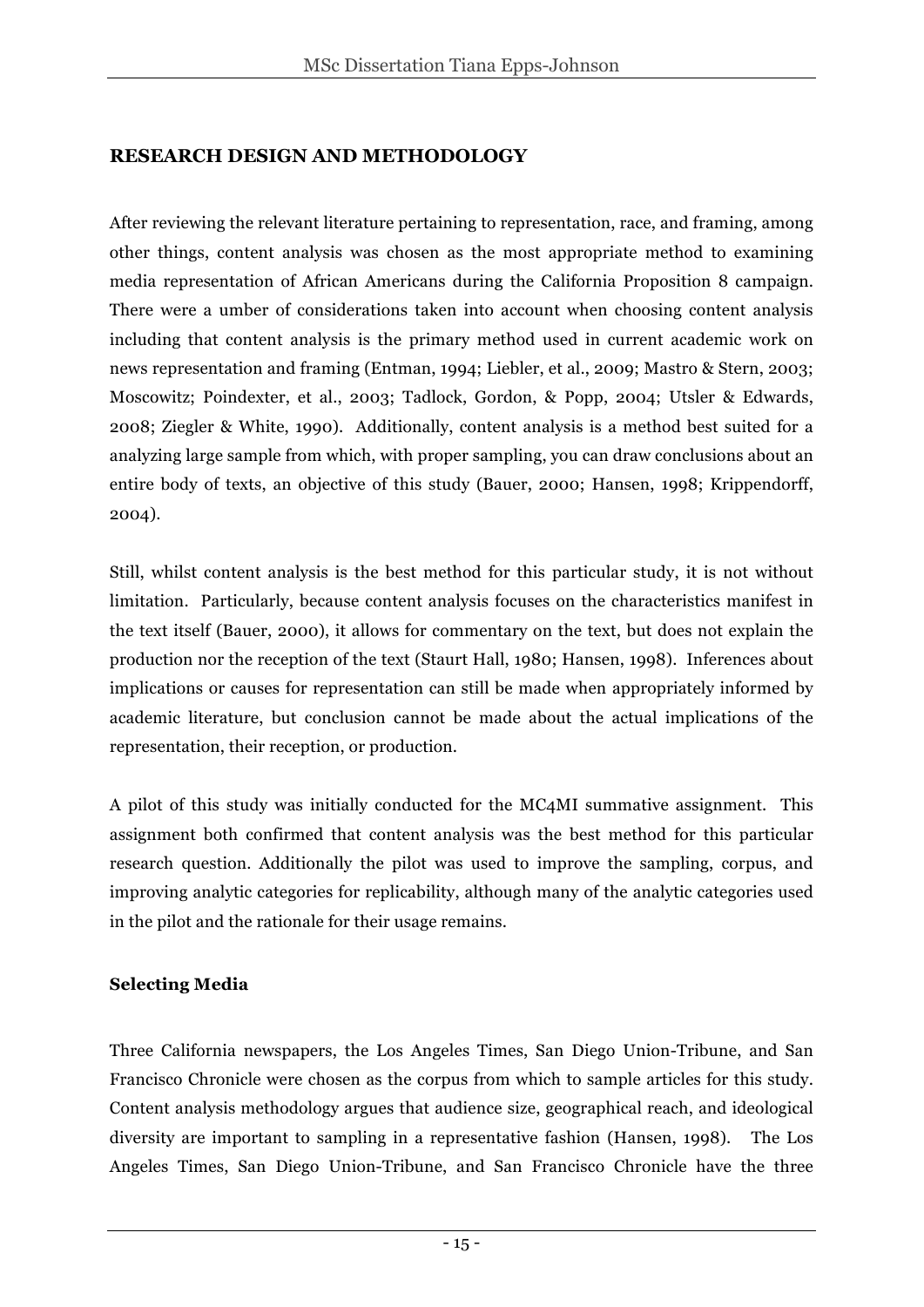highest circulations in California (respectively) (Mondo Newspapers); they are located in cities both in southern and northern California; and whilst Los Angeles and San Francisco have distinctly liberal populations, San Diego is ideologically conservative.

#### **Sampling**

 $\overline{a}$ 

Drawing on methodical literature pertaining to unitizing (Krippendorff, 2004), the article was chosen as the appropriate sampling unit for this study, as we are focused on drawing comparisons about content within news stories that pertain to the Proposition 8 campaign and/or same-sex marriage.

Two independent samples were drawn from each newspaper (combined n=165). The first sample was drawn from stories in which a main focus was Proposition 8 and/or same-sex marriage. Articles from the San Diego Union-Tribune and San Francisco Chronicle were drawn from the Nexus UK database using the string: HLEAD:"same sex marriage" OR "samesex unions" OR "gay marriage" OR "Proposition 8" OR "Prop 8"<sup>4</sup>. Articles from the Los Angeles Times were drawn from the ProQuest database using the same string, as no database contained all three newspapers. Queries limited the search for the string terms to the headline or lead paragraph<sup>5</sup> in order to sample articles were the main focus was Proposition 8 and/or same-sex marriage (Hansen, 1998). Additionally, in order to track media as it evolved over the course of the Proposition 8 campaign (Hansen, 1998), the search was limited articles published between 1 December 2007 and 1 December 2008<sup>6</sup>. Forty articles were drawn from each newspaper (n=120), and to ensure that a representative and generalisable sample was drawn every n<sup>th</sup> article (dependent on the total number of articles available in each newspaper<sup>7</sup>)(Bauer, 2000) to ensure an evenly distributed sample across time.

It was quickly evident through the pilot study and preliminary analysis of the first sample that there would be a very small proportion of articles where African Americans were

<sup>&</sup>lt;sup>4</sup> The terms African American and black were purposely excluded from the initial sample to ensure that the sample did not over-represent African Americans to allow for unbiased conclusion about representation in relation to the greater population.

<sup>5</sup> Due to different search parameters, the search in the ProQuest database was focused to drawing articles with the relevant search terms in the citation and/or abstract to draw a comparably focused sample to that drawn from the Nexus UK database.

 $6$  This one-vear span covers the time shortly following the initial petition to add Proposition 8 to the ballot in Fall 2007, includes the period when same-sex marriage was legalized in June 2008, and spans through the approximately one-month follow the 2008 November general election when the vote took place ("Adventists & California Proposition 8: A Timeline," 2008).

 $^7$  Total number of articles available to sample from each newspaper through the search: Los Angeles Times – 283, San Francisco Chronicle – 214, San Diego Union-Tribute – 119.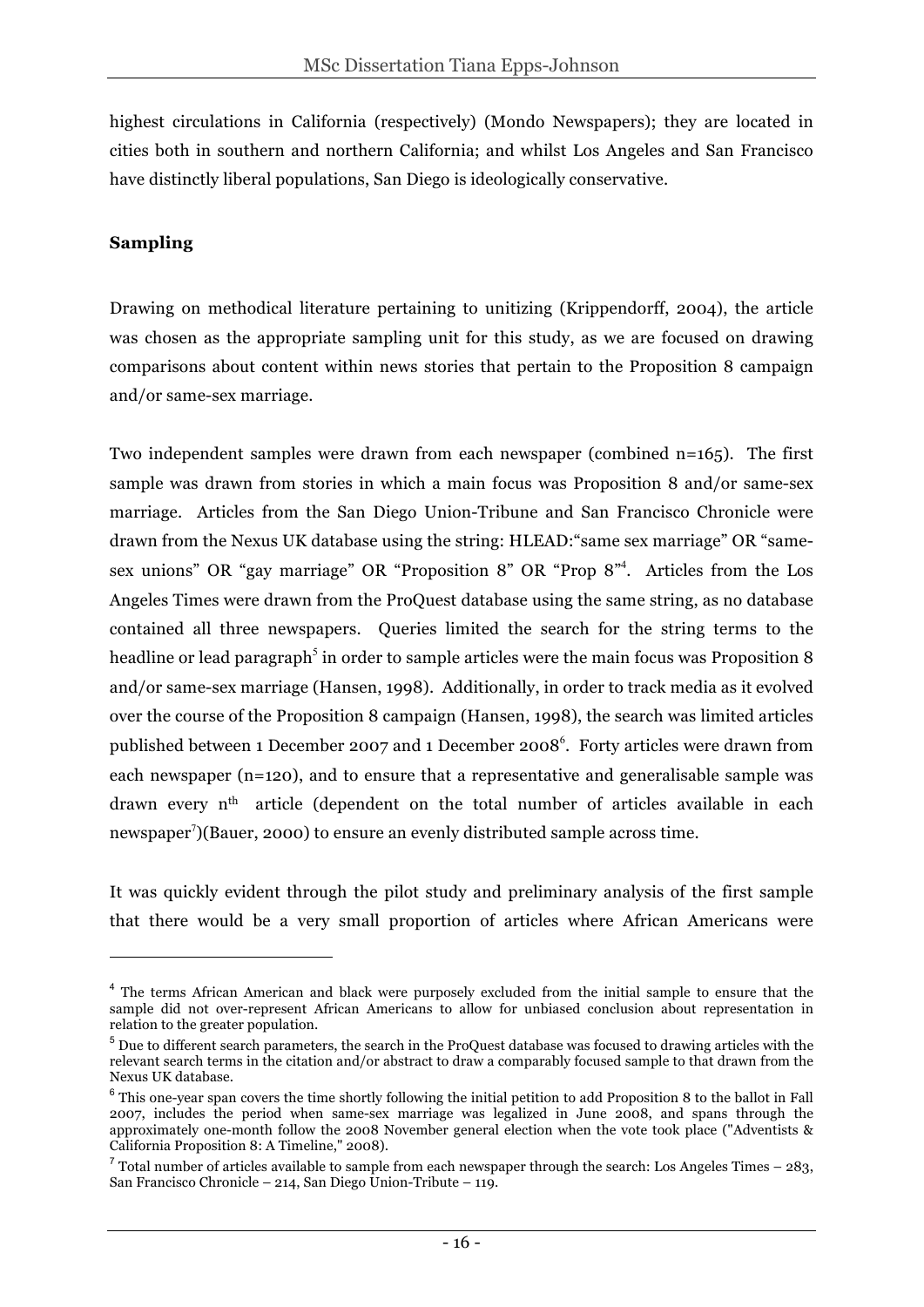represented. To bolster the data available for analysis of African Americans, a second sample was drawn from each newspaper where the search included the terms "African American" OR "black" and removed the "HLEAD" parameter (all other parameters remained the same). This decision was informed by over-sampling techniques most commonly use in surveying and polling, a field particularly familiar with over-compensating in sampling of minority and other underrepresented populations<sup>8</sup> (Pew Research Center for the People and the Press, 2010). Forty-five additional articles were analyzed (15 from each newspaper, all which in some form contained representations of African Americans. The same sampling procedures discussed above were used to ensure that articles were representative and generalisable as it related to time.<sup>9</sup>

### **Defining analytical categories**

 $\overline{a}$ 

Theoretical, empirical, and methodological literature as well as popular discourse informed the development of analytical categories for this content analysis. Sixty-nine variables were developed for the analysis. General 'identifier' categories common in most content analyses were recorded including newspaper, date, word count, and section (Hansen, 1998). Additionally, a nominal variable 'date in relation to election' was recorded to allow for analysis of any changes in representation of African Americans as a result of the publishing of the CNN exit poll results.

Variables were constructed to analyze characteristics of sources featured in each newspaper article (up to 5) informed by methodological literature which argues that analysis of sources is vital to understanding the media's roles in social representation and power relations in society (Hansen, 1998). The race/ethnicity for each source was recorded to allow for comparisons between groups based on the results recorded for other variables. Other source variables included race/ethnicity, primary identification, sexual orientation, position on Proposition 8, position on same-sex marriage, whether the source provided commentary on a racial/ethnic group, as well as total words attributed to each source.

Another set of variables were constructed to analyze the overall content of the article, outside of source commentary and representation. These variables included 'total number of sources'

<sup>&</sup>lt;sup>8</sup> Whilst over-sampling increases the data available to analyze African Americans specifically, the sampling bias created limits the comparisons that can be made outside of the African American subset (Pew Research Center for the People and the Press, 2010). As a result, for results reported specifically about African Americans, data from both samples were pooled for analysis, for results reported about representation compared to the other demographics in the population, only the unbiased, 120 article, sample was used.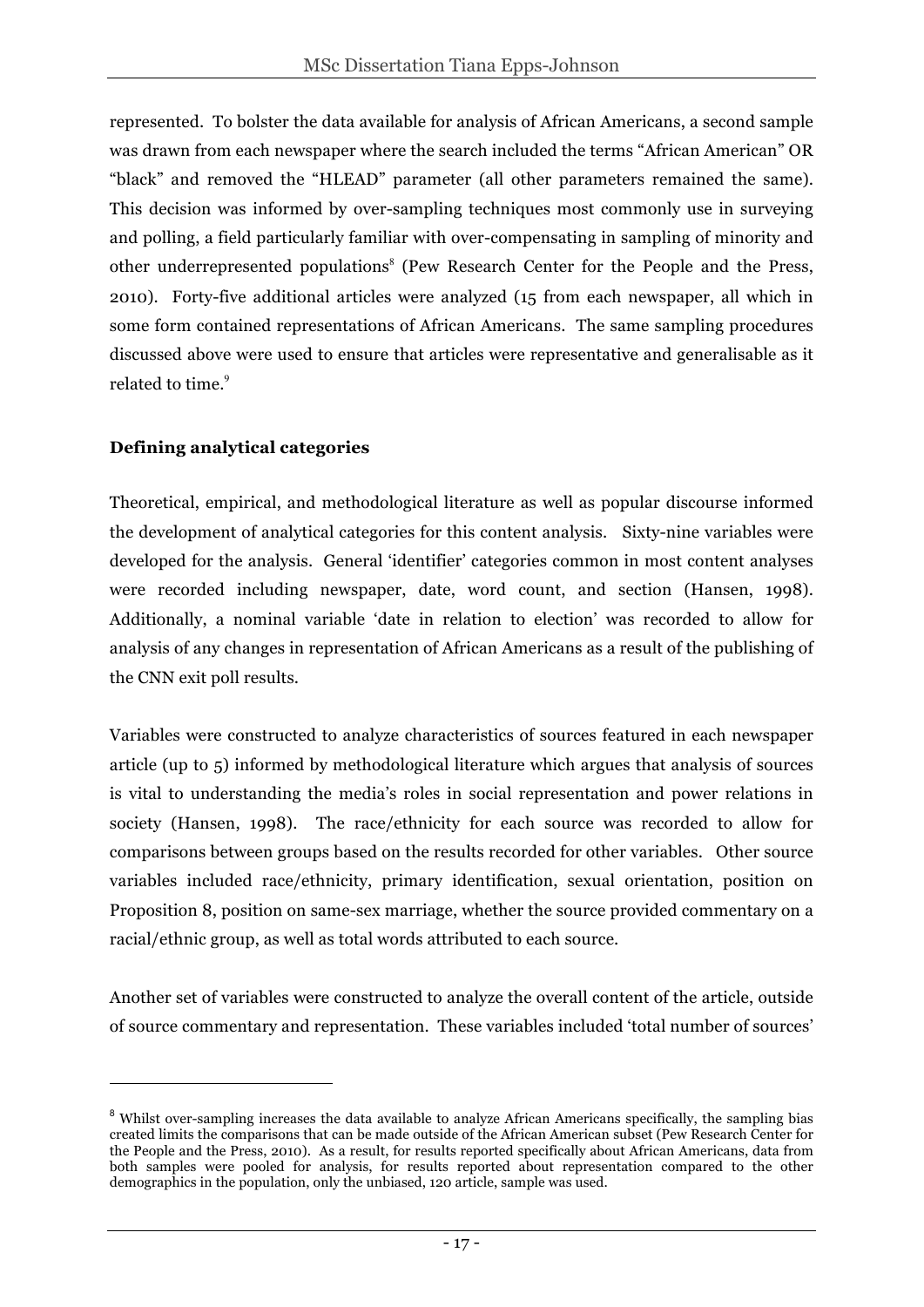and whether the article contained commentary on a racial/ethnic group, and overall tone of the article (a strongly anti- to strongly pro-same-sex marriage five-point scale).

Lastly, a series of variables were developed to determine the presence of pro- and anti- samesex marriage frames as well as the most dominant pro- and anti-same-sex marriage frame in each article. These frames were adopted from (Hull, 2001)'s analysis of both elite and nonelite discourse during public debates of same-sex marriage in Hawaii, (Liebler, et al., 2009)'s, content analysis of frames by anti-same sex marriage, pro-gay rights advocacy groups, as well as the and presence of frames in media content during the 2004 election cycle when states across the United States had referenda pertaining to same-sex marriage on the ballot, and California specific considerations identified during the pilot of this study.

#### **Inter-coder Reliability<sup>10</sup>**

A second-coder was trained to test the reliability and replicablity of the variables constructed for analysis (Bauer, 2000). Variables were first tested during the pilot of this study. Unreliable variables were either eliminated or improved (most notably the method for identifying frames). After improving the reliability of problematic variables, the second coder again analyzed a sample of articles  $(n=30)$ . There was an average agreeability of 89.61 on all variables. Two of the most highly subjective variables ("dominant pro-same-sex marriage frame" and "overall tone") fell below 75 percent threshold of minimum agreeability (Bauer, 2000). For each variable coding instructions were improved, and both were retained.

#### **Statistical Analysis**

 $\overline{a}$ 

Although efforts were made to increase the number of articles that represented African American through drawing a second sample and pooling data, as the findings that follow will discuss, the low amount of data obtained about the race/ethnicity of sources makes chisquare analysis (the proper analysis for the majority of our nominal variables), meaningless because of a large margin of error due to a small sample size (Riffe, Lacy, Fico, & Fico, 2005). As a result, descriptive statistics and frequencies were used when reporting most of the results. The small number of samples available points to improvements that could be made in future studies of this topic. Primarily, coupling analysis of text with analysis of images

 $9$  Total number of articles available to sample from each newspaper through the search: Los Angeles Times – 37, San Francisco Chronicle – 36, San Diego Union-Tribute – 19.

<sup>10</sup> A complete report on inter-coder reliability for all variables can be found in the Appendix.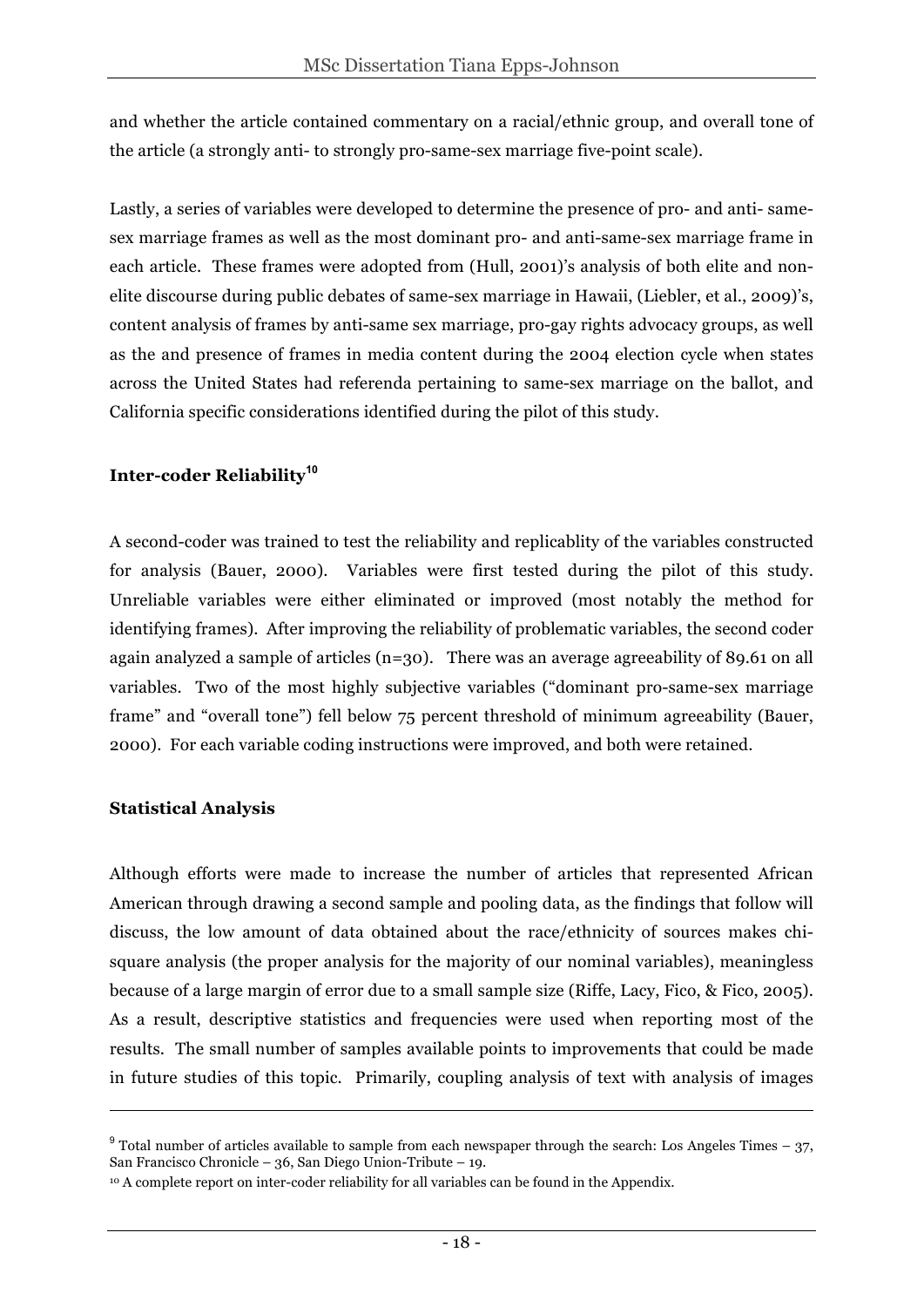could enhance the ability to find representations of African Americans based on subjective visual identification of the race of those represented based on phenotypic characteristics. Based on the datasets and resources available to the researcher, only analysis of text was undertaken.

### **RESULTS**

 $\overline{a}$ 

This section will outline the results of the content analysis of the 165 articles analysed to study the representation of African Americans during the California Proposition 8 campaign. When comparing data across racial/ethnic groups, data collected from the primary sample (n=120 articles) will be used as not to skew comparisons due to our choice to over-sample stories with representation of African Americans. When looking specifically at representation of African Americans, the pooled data of the primary sample combined with the forty-five additional articles coded with representation of African Americans will be used (total n=165) to allow for a more robust analysis. Because both samples used sampling techniques that did not create bias across time, the pooled sample will also be used for comparisons across time. Which sample was used will be indicated either in the text or in the title of the corresponding table or graph.

### **Visibility of African Americans***<sup>11</sup>*

Data gathered from our primary sample of 120 articles found that African Americans were visible in 21 of the coded stories, amounting to 17.5 percent of all stories analyzed. In each article the race and ethnicity of each source was recorded (up to a total of five sources). In total, data was collected 412 sources. In our primary sample, overwhelmingly race/ethnicity of sources was not identified. When it was, 11 sources (or 2.7 percent) were identified as African American (Table 1).

<sup>11</sup> For the purpose of analysis a dummy variable 'Representation of African Americans' was created for to classify articles where African Americans were represented in some form. Articles were classified as containing representation of African Americans if sources were African American or African Americans were discussed anywhere in the article.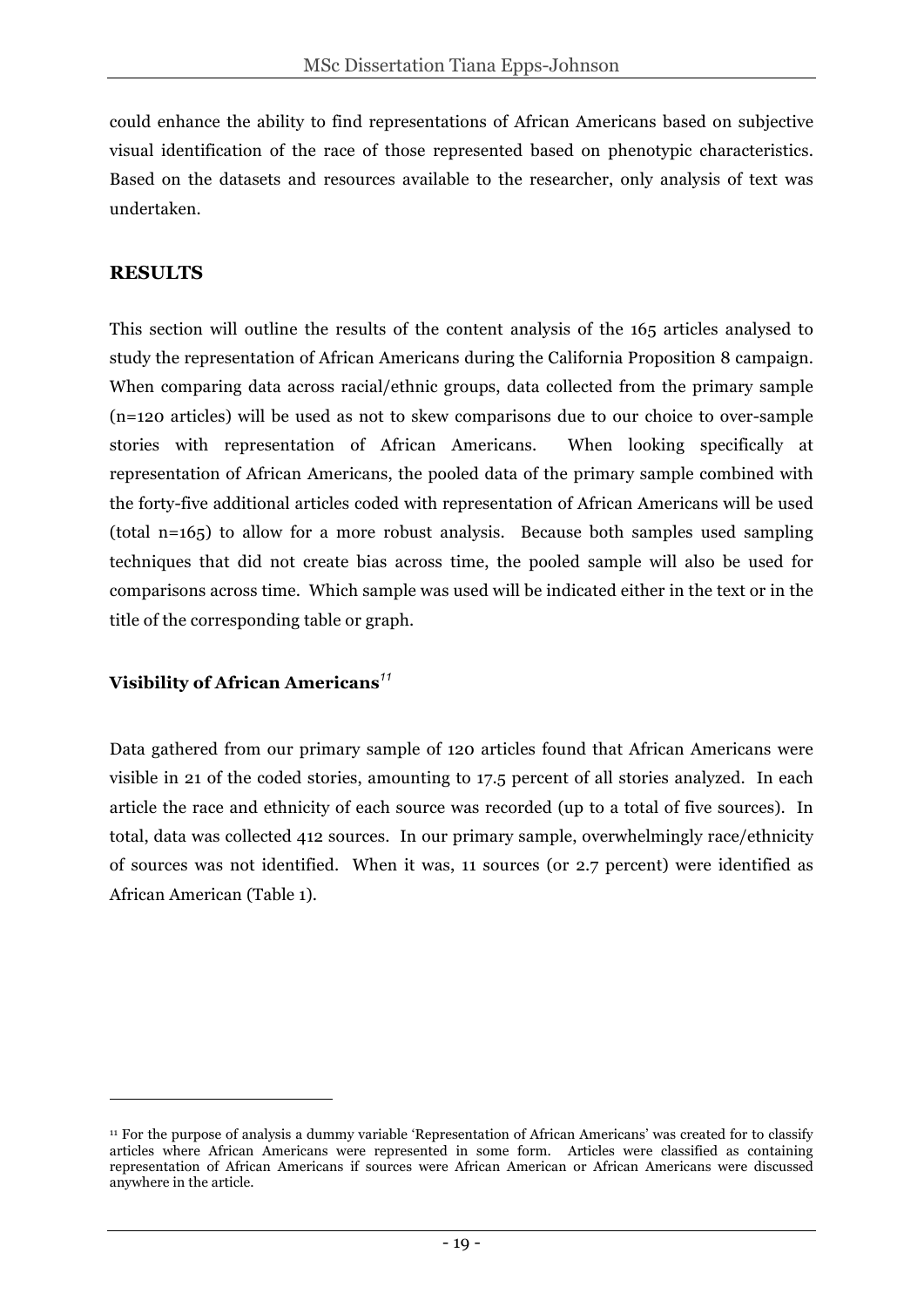| Table 1: Race/Ethnicity of Sources - Primary Sample |              |         |  |
|-----------------------------------------------------|--------------|---------|--|
|                                                     | Frequency    | Percent |  |
| Not identified/not discernable                      | 384          | 93.4 %  |  |
| Black/African American                              | 11           | 2.7%    |  |
| White (non-Hispanic)                                | 11           | 2.7%    |  |
| Asian                                               | 3            | $0.7\%$ |  |
| Hispanic/Latino                                     | $\mathbf{2}$ | $0.5\%$ |  |
| Total                                               | 411          | 100.0%  |  |

In our pooled sample a total of 66 articles were identified as containing representations of African Americans. When comparing the frequency of articles containing representations of African Americans before and after the November 2008 election, we found a statistically significant increase  $(p<0.001)$  in the proportion of stories in which African Americans were represented following the November 2008 election day (Table 2). Whilst 25.0 percent of stories published before (and on) election included representation of African Americans, following the election African Americans were represented in 71.7 percent of stories.

| Table 2: Articles where African Americans were represented by Date in Relation to<br><b>Election - Pooled Sample</b> |                |                           |                           |       |
|----------------------------------------------------------------------------------------------------------------------|----------------|---------------------------|---------------------------|-------|
| Date in Relation to Election                                                                                         |                |                           |                           |       |
|                                                                                                                      |                | Before or on election day | After election (post Nov. |       |
|                                                                                                                      |                | (Nov. 4, 2008)            | 4, 2008                   | Total |
| Representation of African                                                                                            | N <sub>0</sub> | 84                        | 15                        | 99    |
| Americans                                                                                                            | <b>Yes</b>     | 28                        | 38                        | 66    |
|                                                                                                                      | <b>Total</b>   | 112                       | 53                        | 165   |

 $x^2 = 32.689$ , df=1, p<0.001

Looking at the weight given to each source in terms of word count, in our primary sample quotes attribute to sources identified as African Americans were on average 37 words long (Table 3). Within the group of 27 sources in our primary sample where race/ethnicity was identified, the average words attributed to sources identified as African American were significantly below the average words attributed to a small number of sources identified as Asian, whilst being slightly greater than an equal number of sources identified as white. Using an Analysis of Variance (ANOVA) test to test for any statistically significant difference in the mean words attributed to sources we find no statistically significant difference in means when sources whose race/ethnicity were not identified/not discernable were included. However, testing for differences in the mean word counts of only sources where race/ethnicity was identified produces a statistically significant result ( $p=0.002$ ). This is likely because of the high word counts attributed to sources identified as Asian.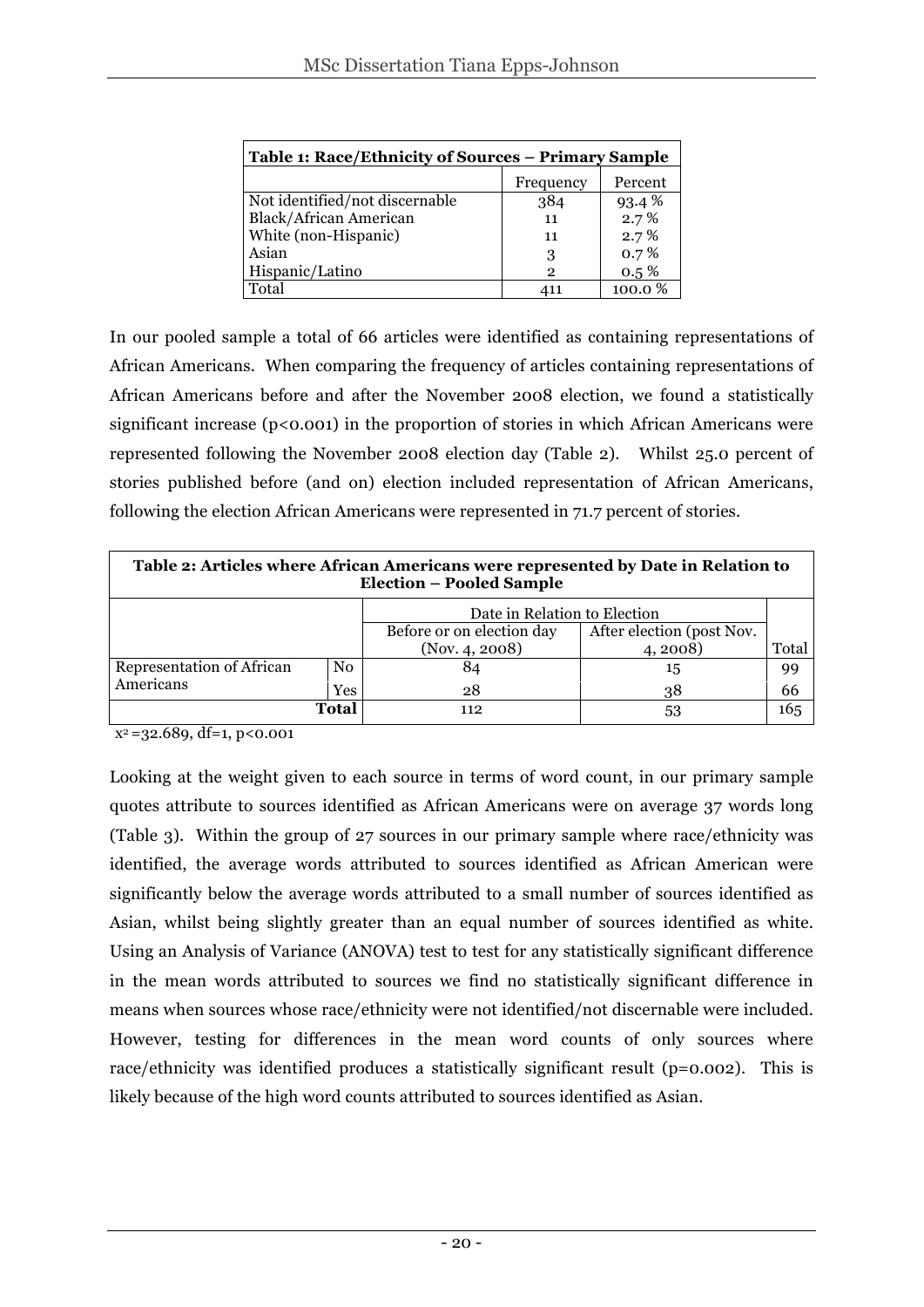| Table 3: Average Words Per Source By Race/ Ethnicity – Primary Sample |       |                |                |
|-----------------------------------------------------------------------|-------|----------------|----------------|
| Race/Ethnicity of Source                                              | Mean  | N              | Std. Deviation |
| Asian                                                                 | 169.0 | $\mathcal{S}$  | 127.330        |
| Not identified/not discernable                                        | 71.89 | 384            | 118.588        |
| <b>Black/African American</b>                                         | 37.00 | 11             | 33.365         |
| White (non-Hispanic)                                                  | 35.09 | 11             | 32.054         |
| Hispanic/Latino                                                       | 10.50 | $\overline{2}$ | 7.778          |
| <b>Total</b>                                                          | 70.38 | 411            | 115.855        |

ANOVA  $p=0.312$ 

#### **Locations of Representations**

 $\overline{a}$ 

The collection of data pertaining to the newspapers in which articles were found and the corresponding sections where stories were found within newspapers showed that in our pooled sample<sup>12</sup>, articles that contained representations of African Americans were approximately evenly distributed among the sampled newspapers (Table 4).

| Table 4: Articles Where African Americans Were Represented by Newspaper – Pooled<br><b>Sample</b> |       |               |             |                  |       |
|---------------------------------------------------------------------------------------------------|-------|---------------|-------------|------------------|-------|
|                                                                                                   |       |               | Newspaper   |                  |       |
|                                                                                                   |       | San Francisco | Los Angeles | San Diego Union- |       |
|                                                                                                   |       | Chronicle     | Times       | Tribune          | Total |
| Representation of African                                                                         | No    | 34            | 33          | 32               | 99    |
| Americans                                                                                         | Yes   | 21            | 22          | 23               | 66    |
|                                                                                                   | Total | 55            | 55          | 55               | 165   |

In terms of newspaper section, Table 5 shows that articles containing representation of African Americans were most frequently found in the Opinion/Editorial sections (18.1 %) and Main News (17.1 %). Representations were also found in Front Page news stories, in the Metro/Local sections of the newspapers, and in the Datebook/Calendar section.

| Table 5: Articles Where African Americans Were Represented by Section – Primary<br><b>Sample</b> |              |         |  |  |
|--------------------------------------------------------------------------------------------------|--------------|---------|--|--|
| Frequency<br>Percentage                                                                          |              |         |  |  |
| Opinion/Editorial                                                                                | 18           | 18.1%   |  |  |
| <b>Main News</b>                                                                                 | 17           | 17.1 %  |  |  |
| <b>Front Page</b>                                                                                | 13           | 13.1%   |  |  |
| Metro/Local                                                                                      | 13           | 13.1%   |  |  |
| Datebook/Calendar                                                                                | 3            | $3.0\%$ |  |  |
| Other                                                                                            | $\mathbf{2}$ | 2.0 %   |  |  |
| Lifestyle/Entertainment                                                                          | $\Omega$     | $0.0\%$ |  |  |
| <b>Total</b><br>66<br>100.0 %                                                                    |              |         |  |  |

 $12$  The even distribution of stories of African Americans across newspapers in consistent in our primary sample as well. The pooled data simply inflates the total number of representation of African Americans by 15 for each newspaper.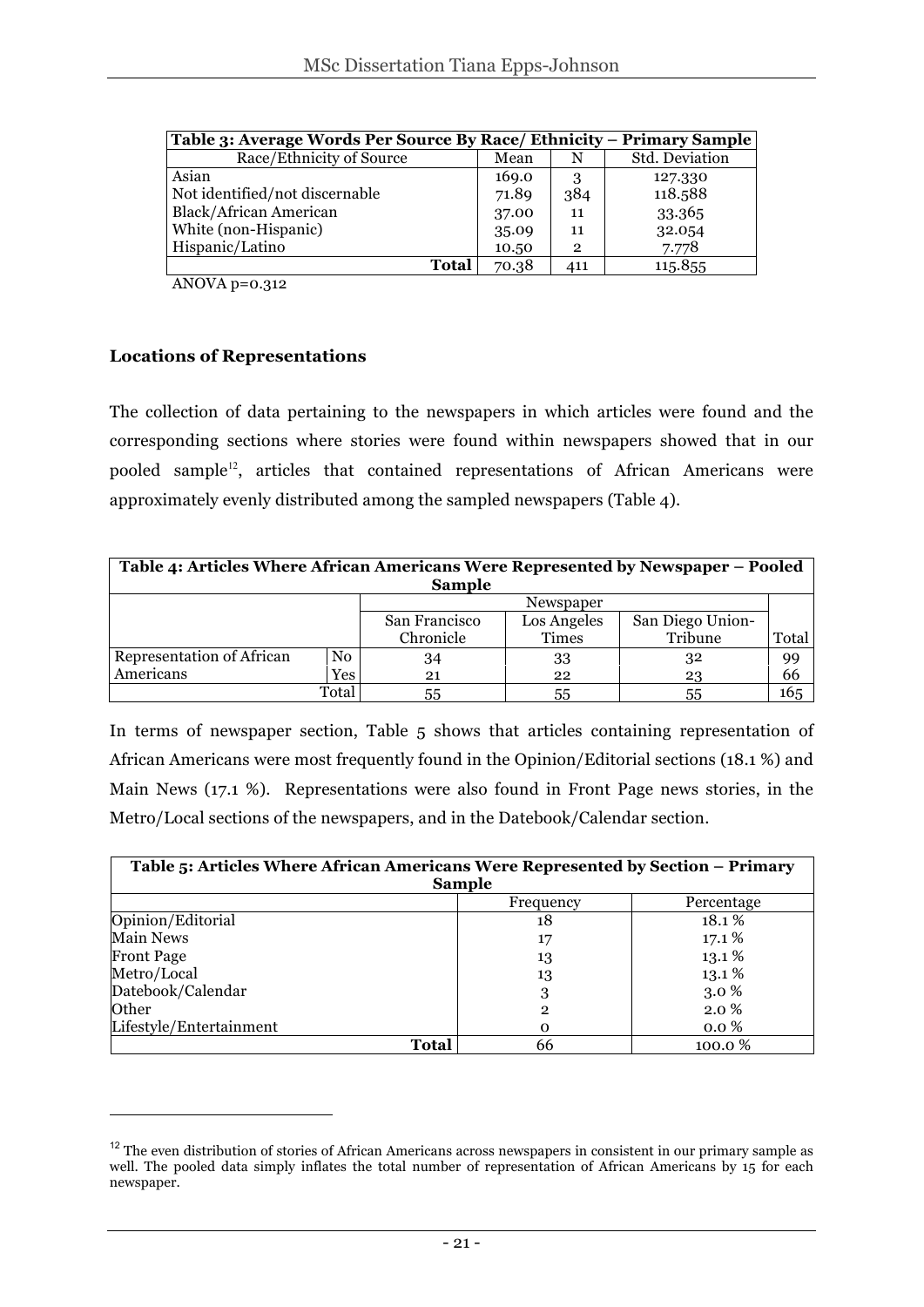Interestingly, when looking at the sections containing representations of African Americans after subdividing the data by newspaper, we find that articles are approximately evenly distributed across sections in the San Francisco Chronicle (Table 6). However, our sample of the Los Angeles Times had no Opinion/Editorial stories containing representations of African Americans whilst having the most (13) articles in the Main News section contain representations of African Americans. The opposite trend is found in the sample of the San Diego Union-Tribune.

| Table 6: Sections of Each Newspaper with Articles Containing Representation of |               |             |                  |              |
|--------------------------------------------------------------------------------|---------------|-------------|------------------|--------------|
| <b>African Americans - Pooled Sample</b>                                       |               |             |                  |              |
|                                                                                |               | Newspaper   |                  |              |
|                                                                                | San Francisco | Los Angeles | San Diego Union- |              |
|                                                                                | Chronicle     | Times       | Tribune          | Total        |
| Opinion/Editorial                                                              | 5             | $\Omega$    | 13               | 18           |
| Main News                                                                      |               | 13          |                  | 17           |
| <b>Front Page</b>                                                              |               | 5           |                  | 13           |
| Metro/Local                                                                    |               |             |                  | 13           |
| Datebook/Calendar                                                              |               | o           |                  | 3            |
| Other                                                                          |               | Ω           |                  | $\mathbf{2}$ |
| Total                                                                          | 21            | 22          | 23               | 66           |

### **African American: An important demographic?**

 $\overline{a}$ 

Four variables were designed to capture whether race/ethnicity was explained to be a relevant factor to Proposition 8 and the issue of same-sex marriage for some groups rather than others, or at all. Two of these variables asked whether each source coded provided commentary on a racial/ethnic group and if so, whom. The second set of variables asked whether the articles, outside of source commentary, discussed a racial/ethnic group(s) and if so, whom. The vast majority, 94.6 percent, of sources in our primary made no commentary on a racial/ethnic group (Table 7). However, of the 26 sources who did speak about race/ethnicity, half spoke about African Americans alone, 3 spoke about Whites and African Americans, and  $7$  spoke about another combination of racial/ethnic groups<sup>13</sup>.

<sup>&</sup>lt;sup>13</sup> It should be noted, that whilst no exhaustive data was kept on who constituted the "Other" category, in nearly every case that "Other" was recorded, African Americans were one of the groups mentioned (this is true for both the variable coded for source commentary as well as for article content).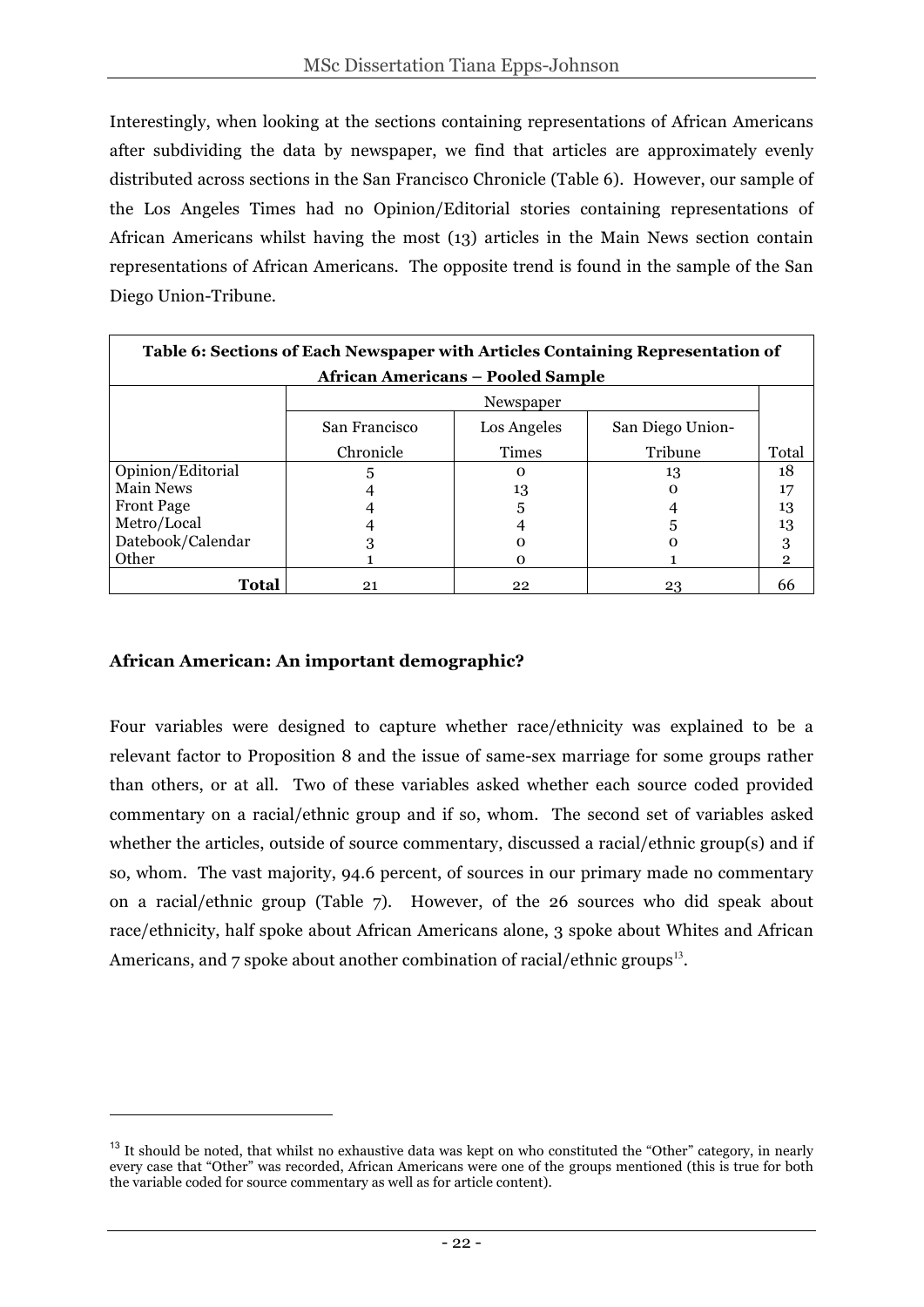| Table 7: Source Commentary About Whom? – Primary Sample |                      |         |  |  |
|---------------------------------------------------------|----------------------|---------|--|--|
|                                                         | Percent<br>Frequency |         |  |  |
| Not Applicable                                          | 389                  | 94.6 %  |  |  |
| <b>Black/African American</b>                           | 13                   | $3.2\%$ |  |  |
| Other                                                   | $\overline{ }$       | 0.8%    |  |  |
| White and African American                              | 3                    | 0.7%    |  |  |
| Hispanic/Latino                                         | $\mathbf{2}$         | $0.5\%$ |  |  |
| Asian                                                   | 1                    | 0.2%    |  |  |
| Total                                                   |                      | 100.0   |  |  |

This means that in at least 61.5 percent of the instances where commentary was made about a racial/ethnic group, African Americans were discussed. Our variable looking at commentary on race outside of source contributions found that 18 of the 120 articles analysed in our primary sample (18.0 percent) contained discussions of a racial/ethnic group (Table 8).

| Table 8: Article Commentary About Whom? - Primary Sample |              |         |  |
|----------------------------------------------------------|--------------|---------|--|
|                                                          | Frequency    | Percent |  |
| Not Applicable                                           | 102          | 85.0 %  |  |
| Other                                                    |              | 5.8 %   |  |
| Black/African American                                   | 5            | 4.2 %   |  |
| Hispanic/Latino AND Black/African American               | 3            | $2.5\%$ |  |
| White and African American                               | $\mathbf{2}$ | 1.7%    |  |
| Not identifiable/discernable                             | 1            | 0.8%    |  |
| Total                                                    | 120          | 100 %   |  |

African Americans were discussed in 5 stories alone, in 3 stories where Hispanic/Latinos were also discussed, and 2 stories where whites were discussed. That equates to African Americans being discussed in at least 8.4 percent of all stories and at least 55.6 percent of all stories where race/ethnicity was discussed.

### **Monolithically Homophobic?**

The position of every source on same-sex marriage generally and Proposition 8 generally, was recorded (up to five). In our pooled sample contained a total of 27 sources identified as African American/black. The results in Table 9 show that a total of 13 sources identified as African American (44.4 percent) opposed same-sex marriage, whilst 12 (or 43.8 percent) indicated that they were in support of same-sex marriage.

| Table 9: African American Sources Position on Same-sex Marriage – Pooled Sample |                      |                  |  |  |  |
|---------------------------------------------------------------------------------|----------------------|------------------|--|--|--|
|                                                                                 | Percent<br>Frequency |                  |  |  |  |
| Opposed                                                                         | 13                   | 44.4 %           |  |  |  |
| Favour                                                                          | 12                   | $43.8%$<br>6.3 % |  |  |  |
| No position indicated                                                           | 2                    |                  |  |  |  |
| Total                                                                           | 27                   | 100.0 %          |  |  |  |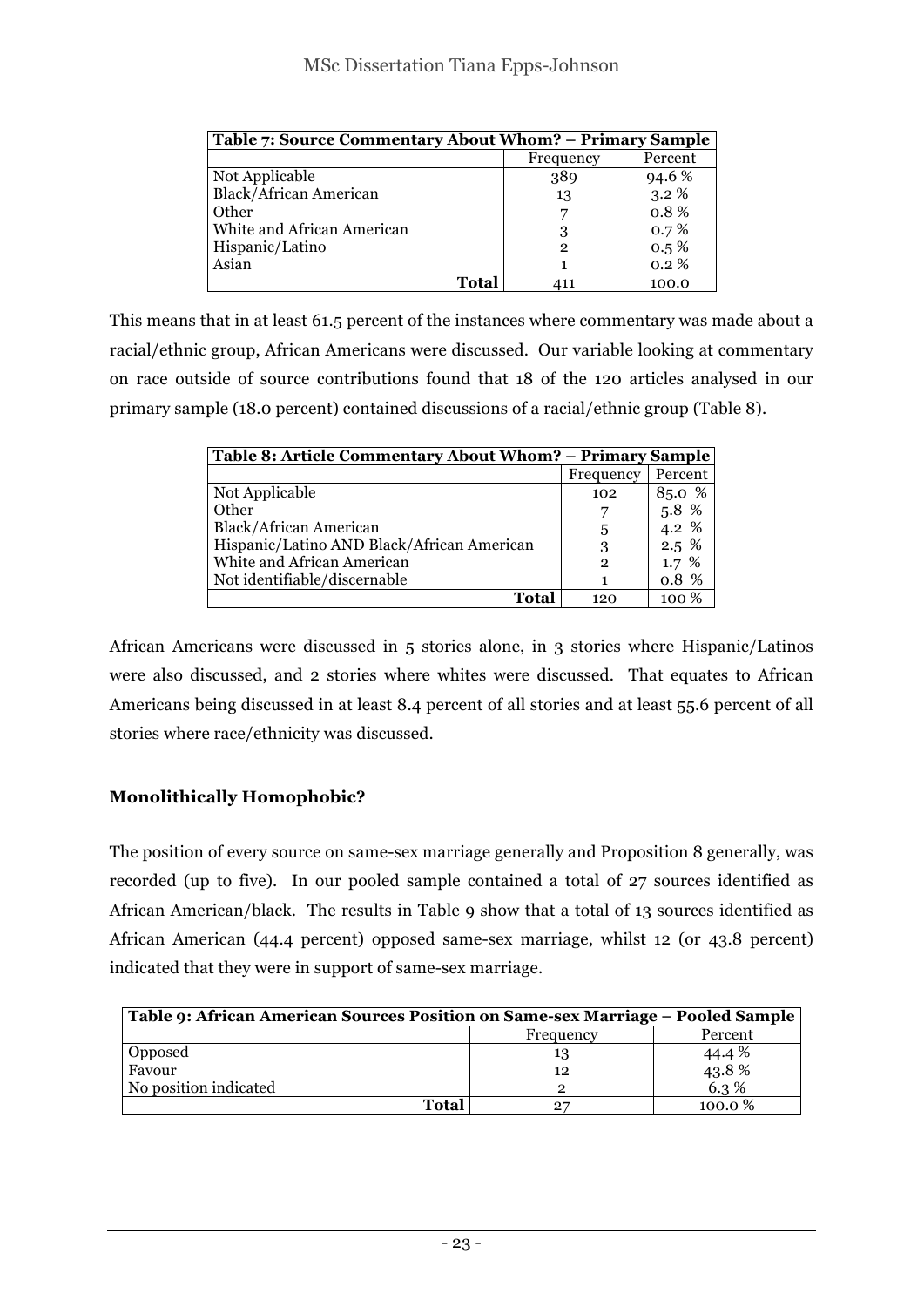On the other hand, 59.3 percent of sources identified as African American opposed Proposition 8, which would have made same-sex marriage illegal, whilst only 18.5 percent of sources identified as African American indicated that they supported Proposition 8 (Table 10). Whilst data that shows that both a majority of sources identified as African American indicated that they opposed same-sex marriage but the a majority of the same sources indicated that they opposed Proposition 8 is seemingly contradictory, it is a nuanced position perhaps most prominently held by then-Presidential candidate Barack Obama. Specifically, President Obama supported civil unions for same-sex couples, but did not support same-sex marriage. There is nothing to indicate that the sources in this study either did or did not hold the same view. The sexual orientation of all sources was also recorded. Of the 27 sources in our pooled sampled, 40.7 percent were identified as heterosexual, whilst 22.2 percent were identified as gay or lesbian (Table 11).

| Table 10: African American Sources Position on Proposition 8 – Pooled Sample |           |         |  |
|------------------------------------------------------------------------------|-----------|---------|--|
|                                                                              | Frequency | Percent |  |
| Opposed                                                                      | 16        | 59.3%   |  |
| No position indicated                                                        |           | 22.2%   |  |
| Favour                                                                       |           | 18.5%   |  |
| Total                                                                        | 27        | 100.0%  |  |

| Table 11: African American Sources Sexual Orientation– Pooled Sample |    |         |  |  |
|----------------------------------------------------------------------|----|---------|--|--|
| Percent<br>Frequency                                                 |    |         |  |  |
| Heterosexual                                                         |    | 40.7%   |  |  |
| Gay/Lesbian                                                          |    | 22.2%   |  |  |
| Not Identified                                                       | 10 | 37.0 %  |  |  |
| Total                                                                |    | 100.0 % |  |  |

# **Diversity of Roles?**

The primary identity of all sources in all coded articles was recorded in order to examine the affiliation of sources represented in relation to the issue of same-sex marriage and Proposition 8. Of the 27 sources in our pooled sample identified as African Americans, an equal number (37.0 percent) were either representatives of the faith community or Identified as a citizen or "ordinary person" (Table 12). Interestingly no sources identified as African Americans were primarily affiliated with a pro-Proposition 8 advocacy organization, whilst two were primarily identified as representatives of anti-Proposition 8 advocacy organizations.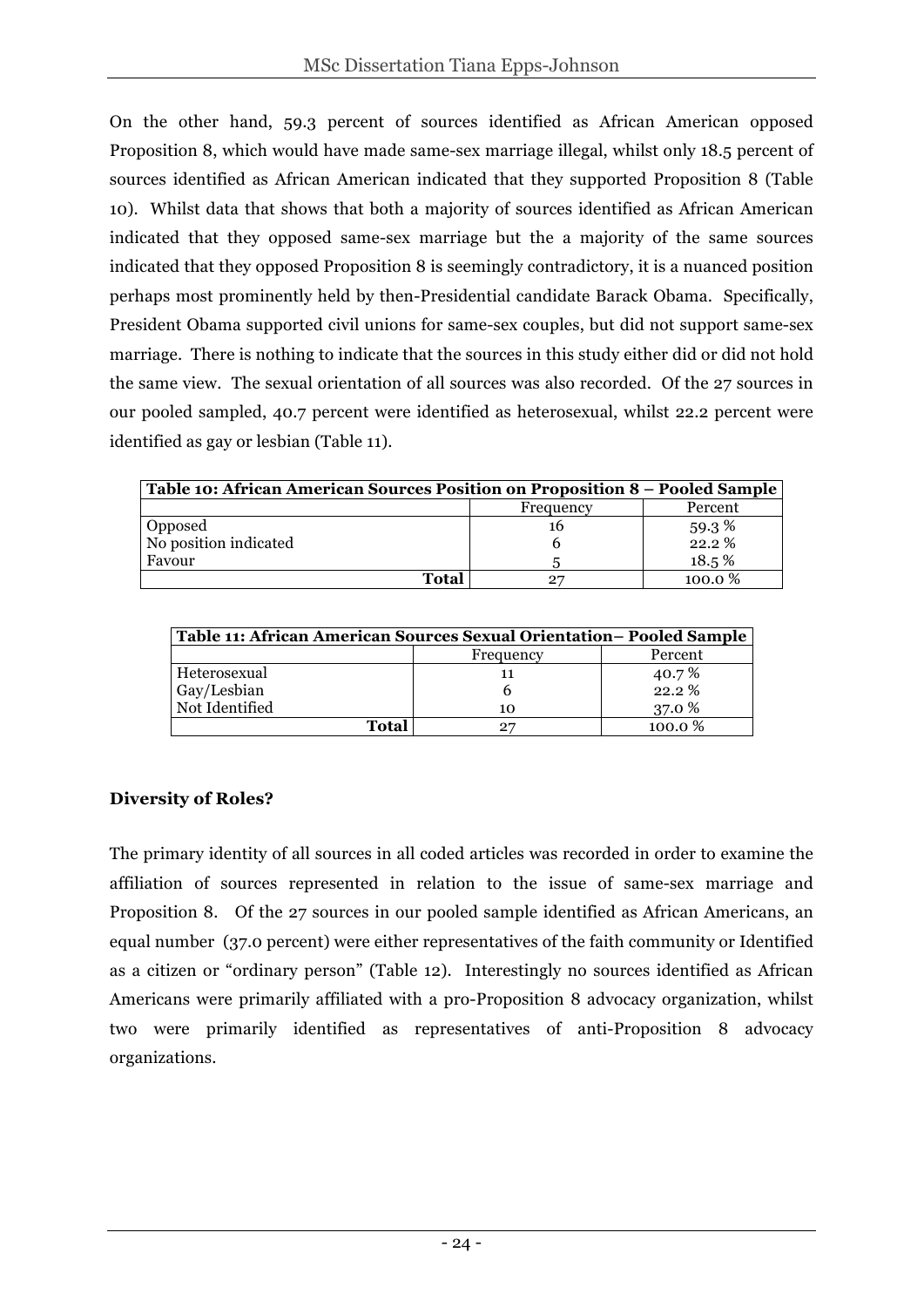| Table 12: Primary Identities of African American Sources - Pooled Sample |              |         |  |
|--------------------------------------------------------------------------|--------------|---------|--|
| Church or Other Religious Affiliation                                    | 10           | 37.0 %  |  |
| Citizen/Ordinary Person                                                  | 10           | 37.0 %  |  |
| Politician                                                               | 5            | 18.5%   |  |
| Anti-Prop 8 Activist                                                     | $\mathbf{2}$ | 7.4 %   |  |
| Academic                                                                 | $\Omega$     | 0.0%    |  |
| <b>Political Professional</b>                                            | $\Omega$     | $0.0\%$ |  |
| Pro-Prop 8 Activist                                                      | $\Omega$     | $0.0\%$ |  |
| <b>Legal Professional</b>                                                | $\Omega$     | $0.0\%$ |  |
| Other                                                                    | $\Omega$     | $0.0\%$ |  |
| Total                                                                    | 27           | 100.0 % |  |

#### **Salience of Frames**

Finally, a series of variables were constructed to identify the campaign frames present in each article coded, as well as the dominant pro- and anti- Proposition 8 frames in each article and finally the tone of each article on a five point scale from strongly pro-Proposition 8/antisame-sex marriage to strong anti-Proposition/pro-same-sex marriage. Table 13 contains the results of the tallying of frame frequency for articles that also contained representations of African Americans. The frame contending that same-sex marriage is a civil right was the most frequently present frame in articles where African Americans represented (present in 75.8 percent of articles). The frame contending that marriage is an institution specifically the reserved for the union of one-man and one-woman was the most prevalent anti-same-sex marriage frame presented in articles where African Americans were represented. These frames were also the most prevalent pro- and anti-same-sex marriage frames in articles where African Americans were not represented.

| Table 13: Frequency of Each Frame Per Article - Pooled Sample |                           |        |  |  |
|---------------------------------------------------------------|---------------------------|--------|--|--|
|                                                               | Number - Yes   Percentage |        |  |  |
| Anti-Marriage Frames                                          |                           |        |  |  |
| One-Man, One-Woman                                            | 33                        | 50.0 % |  |  |
| Immorality/Unnaturalness                                      | 27                        | 40.9%  |  |  |
| Critique of Tactics of Opponents of Same-sex Marriage         | 23                        | 34.8%  |  |  |
| Will of the Majority                                          | 20                        | 30.3%  |  |  |
| Protecting Family/Children                                    | 12                        | 18.2%  |  |  |
| <b>Rights Counter Frame</b>                                   | 10                        | 15.2 % |  |  |
| Pro-Marriage Frames                                           |                           |        |  |  |
| <b>Rights Frame</b>                                           | 56                        | 75.8%  |  |  |
| Tolerance                                                     | 37                        | 56.1%  |  |  |
| <b>Comparison to Other Oppressions</b>                        | 35                        | 53.0%  |  |  |
| Critique of Tactics of Opponents of Same-sex Marriage         | 21                        | 31.8%  |  |  |
| Protecting the Minority                                       | 16                        | 24.2 % |  |  |

Table 14 shows the results for the most dominant anti-same-sex marriage frames in articles where African Americans were represented. Whilst one-man, one-woman was the most frequently present anti-marriage frame, the campaign frame that argues that a gay or lesbian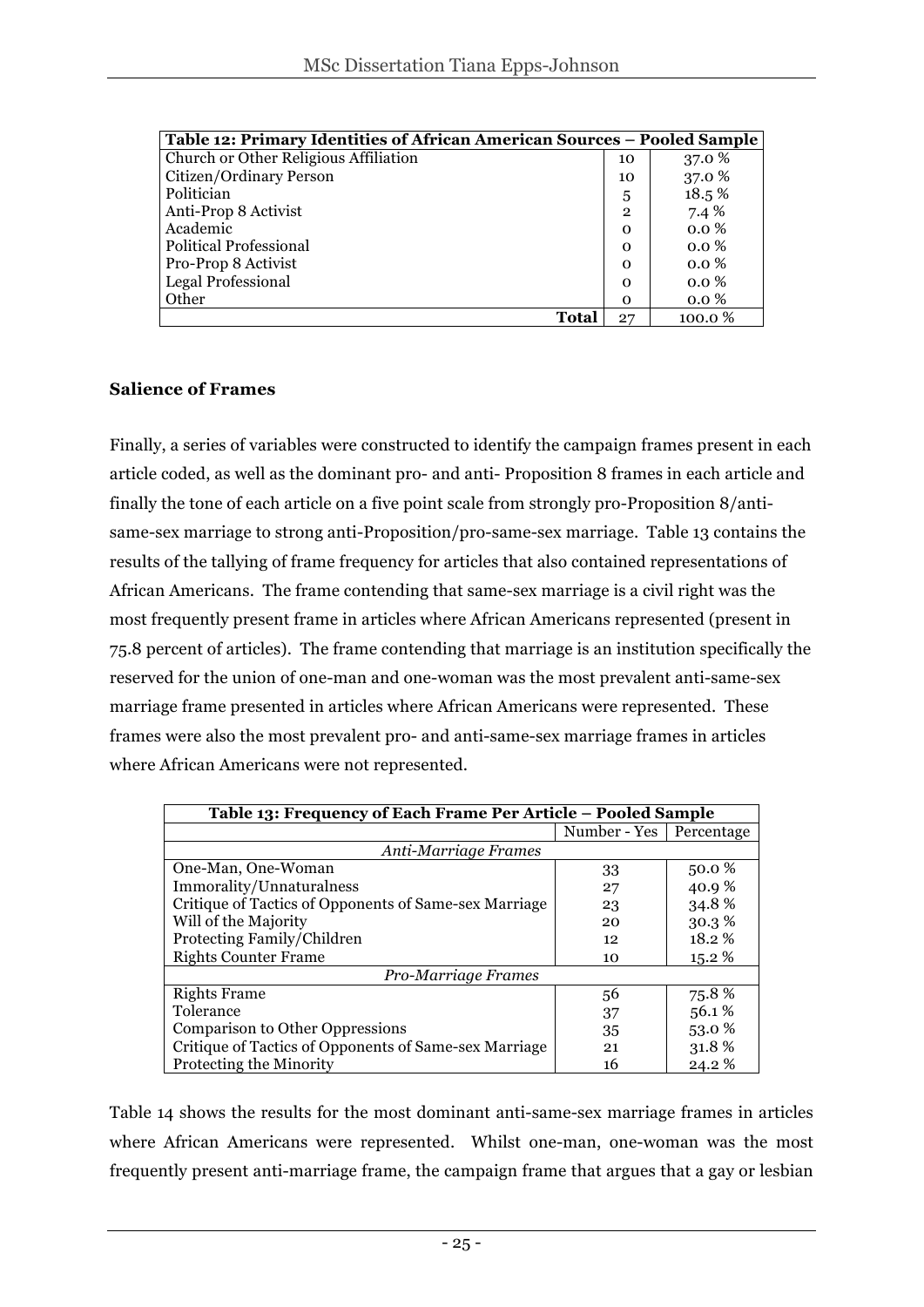same-sex orientation generally and same-sex marriage specifically are immoral and/or unnatural was the most common dominant anti-same-sex marriage frame in our pooled sample. One-man, one-woman, rather than immorality, was the most common anti-marriage dominant frame in articles where African Americans were not represented (26.3 percent of stories, immorality only 16.2 percent of stories).

| Table 14: Dominant Frame, Anti-Marriage – Pooled Sample                     |                  |         |  |  |  |
|-----------------------------------------------------------------------------|------------------|---------|--|--|--|
|                                                                             | <b>Frequency</b> | Percent |  |  |  |
| Immorality or unnaturalness of same-sex relationships and same-sex marriage | 14               | 21.2 %  |  |  |  |
| No anti-same-sex marriage frames presented                                  | 10               | 15.2 %  |  |  |  |
| Will of the majority                                                        | 13               | 19.7%   |  |  |  |
| One-man, One-woman                                                          | 11               | 16.7%   |  |  |  |
| Critique of tactics of proponents of same-sex marriage                      | 8                | 12.1%   |  |  |  |
| Protecting the family/children                                              | 6                | $9.1\%$ |  |  |  |
| Right counter-frame                                                         | 3                | 4.5 $%$ |  |  |  |
| Unable to determine                                                         |                  | $1.5\%$ |  |  |  |
| Total                                                                       | 66               | 100.0   |  |  |  |

The rights frame was found to be the most frequently dominant frame in articles where African Americans were represented followed by a frame where the fight for same-sex marriage is compared to past struggles for equality such as the fight for women's rights and the African American civil rights movement (Table 16). The rights frame was also the most common dominant frame in articles in which African Americans were represented (46.5 percent of stories), whilst comparison to other oppression only present in 5.1 percent of stories where African Americans were not represented.

| Table 16: Dominant Frame Pro-Marriage – Pooled Sample               |              |         |  |  |
|---------------------------------------------------------------------|--------------|---------|--|--|
|                                                                     | Frequency    | Percent |  |  |
| Rights frame                                                        | 30           | 45.5 %  |  |  |
| Comparison between denial of same-sex marriage to other oppressions | 13           | 19.7%   |  |  |
| Tolerance                                                           | 11           | 16.7%   |  |  |
| Critique of tactics of opponents of same-sex marriage               | 7            | 10.6 %  |  |  |
| Protecting the minority/counter will of the majority                | 3            | 4.5 $%$ |  |  |
| No pro-same-sex marriage frames presented                           | $\mathbf{2}$ | 3.0%    |  |  |
| Total                                                               | 66           | 100.0   |  |  |

Finally, Figure 1 captures the tone distribution of articles where African Americans are represented. Of the 66 total articles analysed, 33.39 percent had a tone that was considered to be pro-same-sex marriage/anti-Proposition 8, whilst 37.88 percent were determined to be balanced. No articles were determined to have a tone that was strongly anti-same-sex marriage, but 12.12 percent of articles were determined to be strongly pro-same-sex marriage.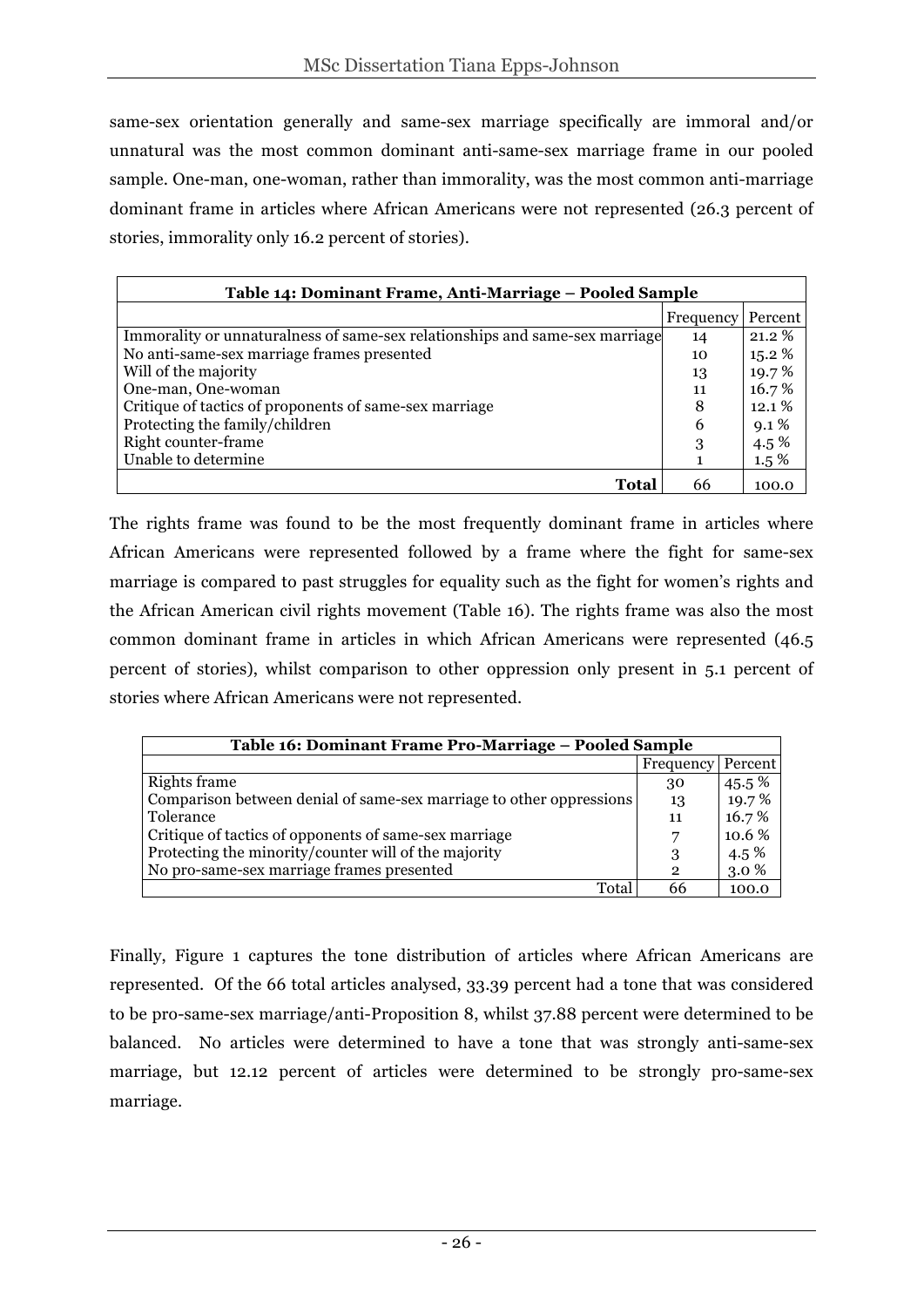

#### **DISCUSSION**

In the following section we will evaluate our research question, related hypotheses posited in our conceptual framework, and results informed by the relevant theoretical and empirical literature as well as popular discourse.

### **Relatively Frequent Representation**

Hypothesis 1: "African Americans will rarely be represented in newspaper articles," was informed by empirical studies of representation of African Americans which argue that African Americans are rarely visible in news stories (Johnson, et al., 1971; Poindexter, et al., 2003; Roberts, 1975; Ziegler & White, 1990) and when visible, are even more rarely utilized as sources (Poindexter, et al., 2003; Roberts, 1975). In the case of newspaper text, visibility is connoted by the identification of a source as African American or the discussion of African Americans in the text. At first glance our results confirm H1, as African Americans were represented in only 17.5 percent of all stories analyzed and of the 412 sources identified in the primary sample only 11 (or 2.7 percent) were identified as African American.

However, the notion of "rarely" visible is a term that is relative to some sort of standard of visibility. Often times in studies of race and ethnicity the standard of comparable visibility is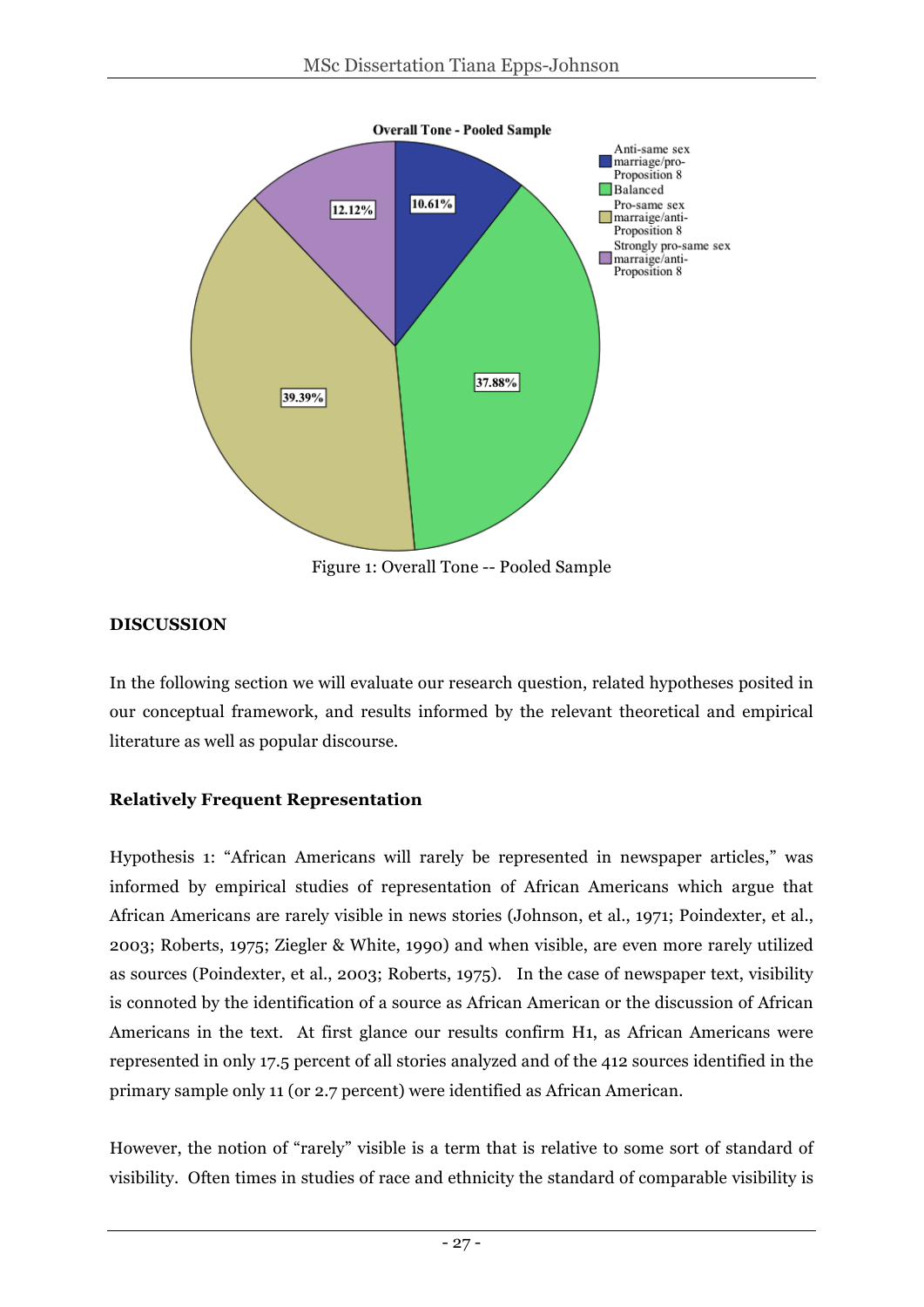to white citizens, particularly when analyzing visual images, or to actual population statistics. Using the former measure, in our analysis, there was only one additional story where whites were represented in the article text and an equal number of sources identified as white. Additionally, with the exception of the sources identified as Asian, African American sources were given comparable weight (measured by word count) to white sources (although less than the average unidentified source).

The equal representation of whites and African Americans in text is interesting in comparison to demographics of the general California and United States populations. In California, 76.4 percent of the population identifies as white whilst only 6.6 percent identifies themselves as black or African American (United States Census Bureau, 2009). In the United States as a whole, 79.6 percent of the population identifies as white (not of Hispanic origin), whilst 12.9 percent of the population identifies themselves as African American. This means that if we take population demographics into account when analyzing the number of times African Americans are represented compared to whites, our data shows that there is an overrepresentation of African Americans compared to whites. Still, likely the most telling result of our analysis as it relates to frequency of representation, is that in the vast majority of stories related to same-sex marriage, race/ethnicity is not discussed.

The implications of these finds are conflicting. First, they demonstrate that race/ethnicity was not a dominant issue in the overall discourse surrounding same-sex marriage during the time period analysed. However, in the few instances when it was discussed, African Americans appeared to be a relatively important demographic for discussion. This conclusion was also supported by our variables that were designed to capture whether race and ethnicity was a presented as a salient factor to Proposition 8 or same-sex marriage. Again in this case, whilst race/ethnicity may not have been discussed widely, when commentary was made about a racial/ethnic group, African Americans were the most often discussed.

One of likely reasons for discussion of African Americans (aside from the exit poll) was the presence of both the pro-same-sex marriage rights frame and the frame comparing the struggle for marriage equality to past struggles for civil rights (the latter of which was particularly dominant in the articles containing representation of African Americans). Martin (1991) argues that the LGBT rights movement in many ways mirrors the civil rights movement and the collective action framing reflect these similarities. These real similarities privileged the likelihood that African Americans were discussed in relation to same-sex marriage and in fact, it is arguably surprising that there was not more frequent discussion of African Americans.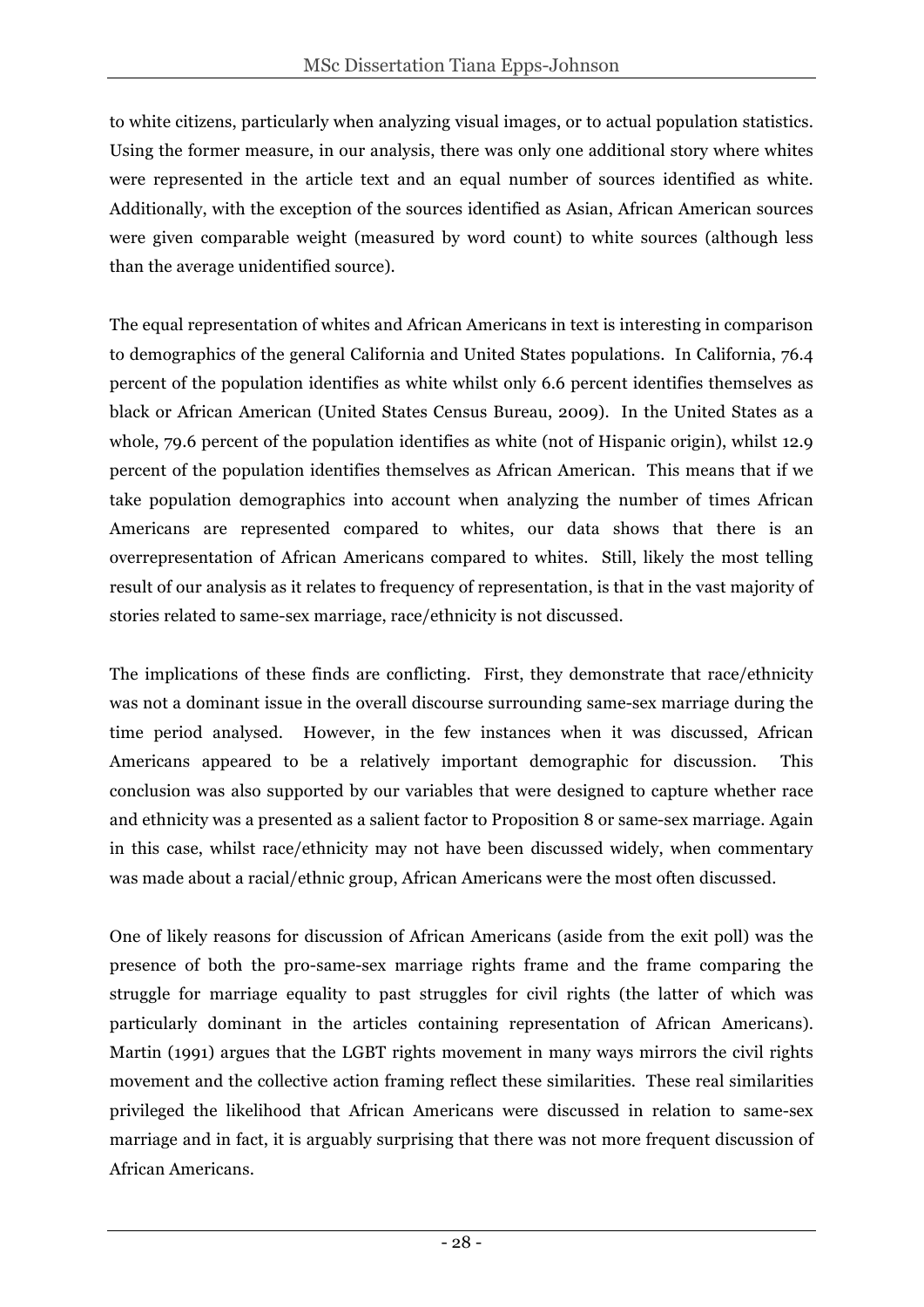### **Fleeting Racialisation**

Looking at the statistically significant increase in representations of African Americans following the election indicate that the exit poll claiming that 70 percent of African Americans voted in favour of Proposition 8 likely spurred the increased attention to African Americans in relation to Proposition 8 and taken together with other evidence (Blow, 2008; Dowd, 2008; Hertzberg, 2008; Kobert, 2008; Kuruvila, 2008; Manjoo, 2008; Shannika, 2008; Silver, 2008; Walters, 2008) led to a racialised discourse around the referendum. It can reasonably assumed newsworthiness of such an overwhelming poll, rather than conscious intentions of racialising the issue of same-sex marriage, was at play. Yet, the real backlash against African Americans after the release of the poll indicates that reporters must be increasingly critical of the information they publish and the contextualization they provide.

### **Challenging Popular Discourse**

Hypothesis 2 "African Americans interviewed will overwhelming oppose same-sex marriage and favour Proposition 8," was drawn from popular discourse that contends African Americans are often represented as monolithically homophobic, perpetuating a stereotype that being African American means that one is overwhelmingly likely to be intolerant of LGBT rights (Cannick, 2008; Racial Equity - Funders for LGBTQ Issues). Additionally this hypothesis was informed by Entman (1994) and Ziegler & White (1999) that African Americans are often represented in unvaried ways.

The nearly even split among sources identified as African Americans on the issue of same-sex marriage as well as the majority of sources identified as African Americans stating a position in opposition to Proposition 8 challenges the discourse that African Americans are overwhelming represented as opposed to LGBT rights. The diversity in opinions may reflect a real diversity of opinions (although the exit poll would say differently) and/or may be a reflection of the increased efforts by LGBT rights organizations to reach out to communities of colour (Racial Equity - Funders for LGBTQ Issues). They also demonstrate an interesting nuance in positions held by persons identified as African American, where sources were simultaneously not in support of same-sex marriage nor in favour of eliminating marriage rights.

Hypothesis 3: "African Americans will not be identified as LGBT or as representatives for the LGBT rights movement," was also challenged. First, 22 percent of the sources identified as African American were also identified as gay or lesbian. In light of the stereotype that, "all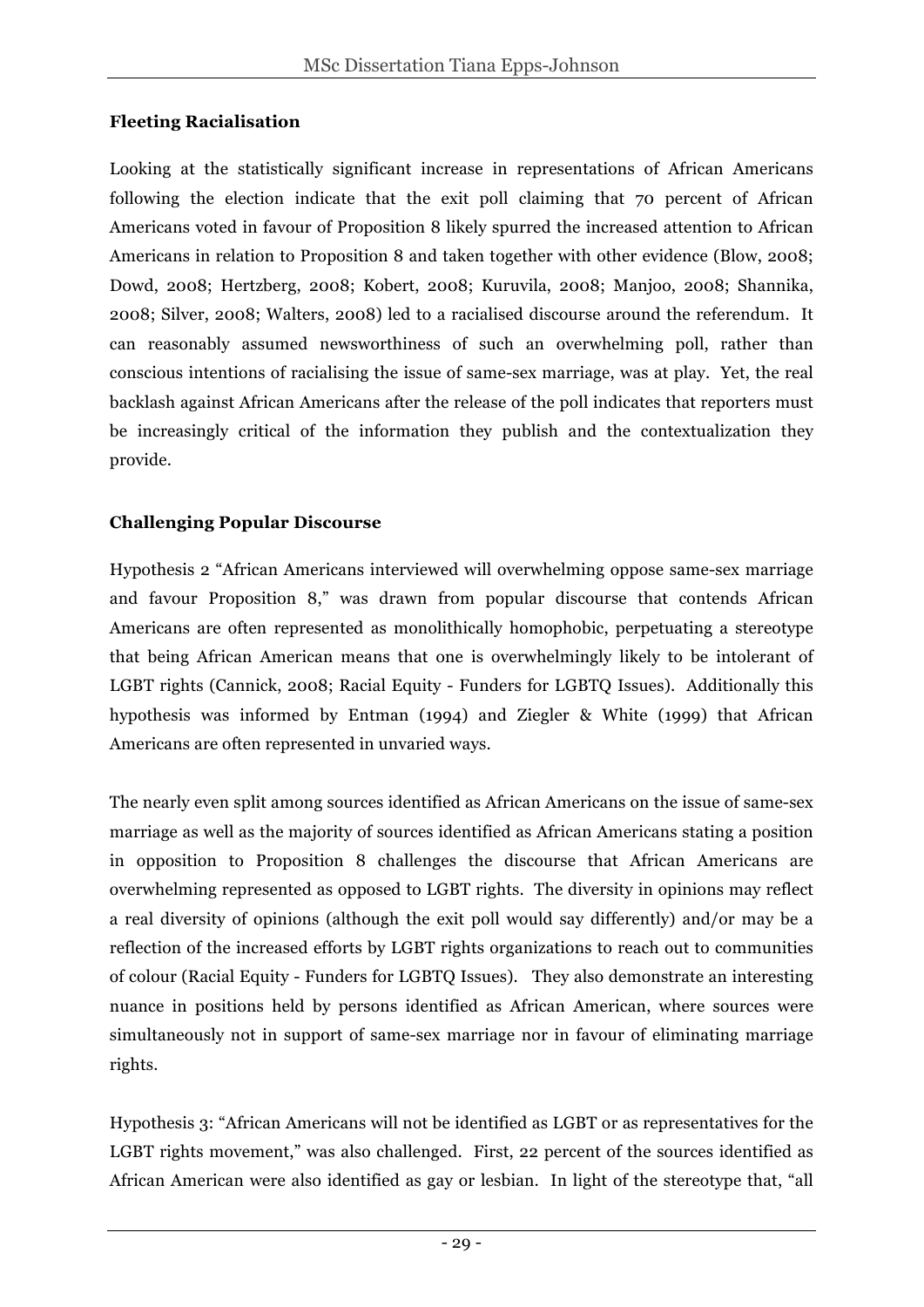gays are white" (Cannick, 2008) in combination popular discourse arguing that African Americans are homophobic, finding that 6 of the 27 sources identified as African American were also identified as gay or lesbian was perhaps the most surprising finding. Additionally, two African Americans sources were identified as anti-Proposition 8 activists. Whilst this number is not overwhelming, this is contrasted to the fact no African Americans were identified as pro-Proposition 8 activists, and "Anti-Proposition 8 activist" was one of only four primary affiliations attributed to African American sources.

Taken together, analysis of H1 and H2 demonstrate that although African Americans were not represented as overwhelmingly pro-same-sex marriage, African Americans were also not represented as monolithically homophobic. The heterogeneity of positions of African Americans represented has the capacity to challenge stereotypes related to African Americans and LGBT rights rather than to reinforce a homogenous view of the positions of African Americans on such issues. Additionally, to the extent that white Americans are also seen as having a diversity of opinions on same-sex marriage and LGBT rights, representation of African Americans as also having a variety of opinions pushes back against possible othering of African Americans as a group. Furthermore, to the extent that media images and frames have the capacity to invite audience members to create a link with a social movement, and that there is an African American group identity, representations of gay and lesbian African Americans may also pushback against the argument that LGBT rights is not an issue relevant to the African American community (i.e. (Kuruvila, 2008). Still, the backlash reported after the release of the 70 percent exit poll may demonstrate that when there are competing representations (i.e. African Americans represented as having a diversity of views over the entirety of the campaign versus framing African Americans as overwhelmingly homophobic immediately after the election), race-thinking, racialisation, and othering is a more readily accepted discourse.

### **Salience of Morality**

Hypothesis 4: "When African Americans are sources, regardless of their position, they will predominantly be representatives of the faith community," was confirmed through this analysis. Of the 27 African Americans interviewed as sources in our pooled sample 10 had were representatives of the faith community (37 percent). There are two primary conclusions that can be drawn from these results. First, whilst the African American religious representatives had a variety of opinions on same-sex marriage and Proposition 8 (5 opposed Proposition 8, 4 favoured the Proposition, and 1 indicated no position), the fact that they were representatives of religious organizations has the effect of implicitly framing the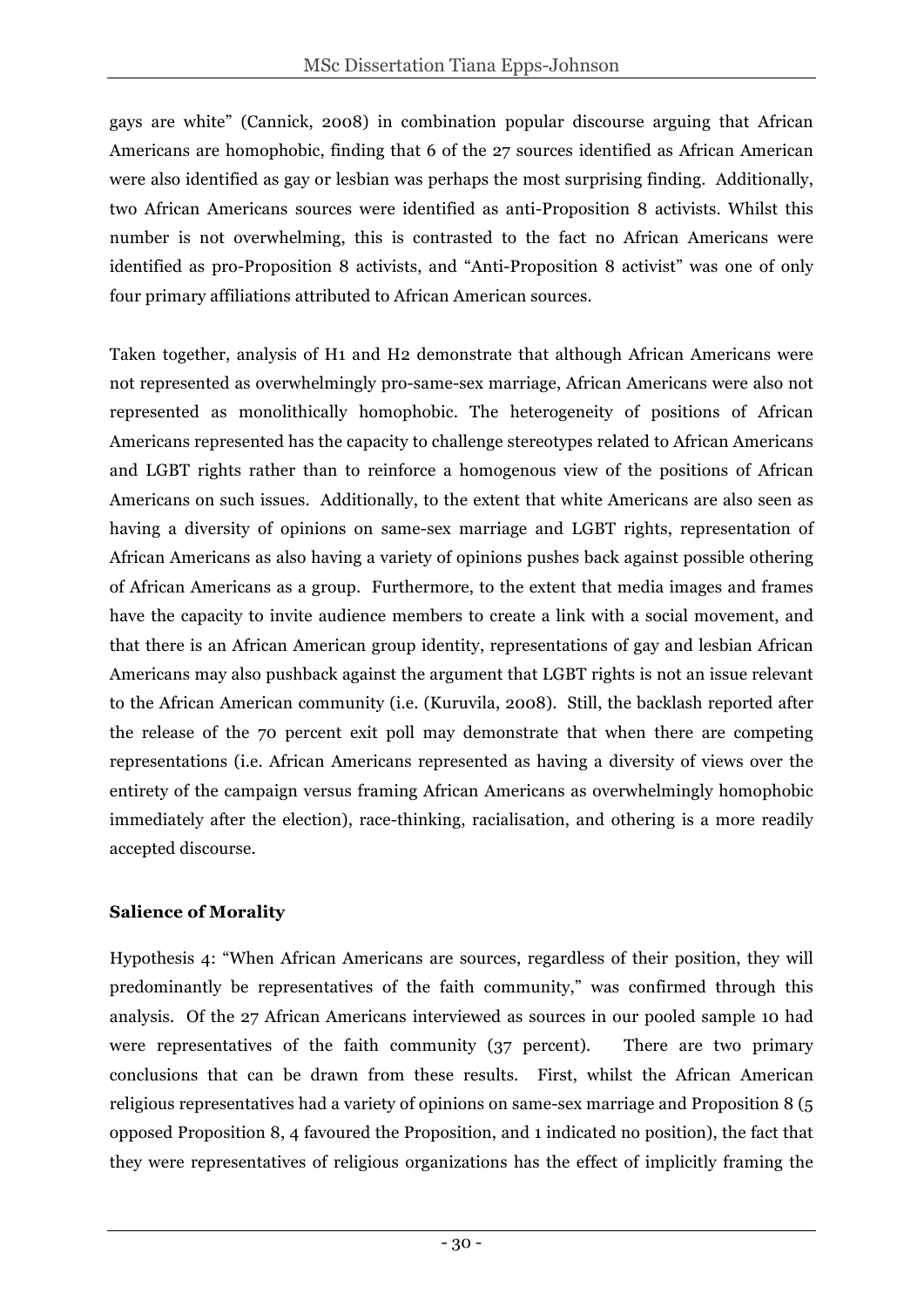issue of same-sex marriage as a moral issue, particularly for African Americans. Additionally, morality was also the most dominant frame anti-same-sex marriage frames in articles containing representation of African Americans. but not in articles that without representations of African Americans. This demonstrates an explicit, in addition to the implicit, framing of same-sex marriage as a moral issue for African Americans. To the extent that anti-Proposition 8 activists sought to frame same-sex marriage as a civil rights issue, media representation of African Americans coming primarily from the faith community may have undermined the rights frame.

At the same time, Steenland, Futrell & Cook (2010) argue that it is vital to forge relationships with faith communities when fighting for LGBT rights because LGBT rights are not just civil rights, but also human rights (Steenland, Futrell, & Cook, 2010). They argue, "Not to claim religion as intrinsic to this struggle is to miss the mark and allow opponents to monopolize the moral high ground" (Steenland, et al., 2010) . In the cases where African American members of the faith community supported same-sex marriage, the most dominant frame they presented was the rights frame. Taking Steenland, et al. (2010) into account, the lack of an explicit pro-same-sex moral frame may be impeding the fight for marriage equality.

# **CONCLUSIONS**

In today's fully mediated society, representations in the mass media are pivotal to our understanding of the world (Brooks & Hébert, 2006). Popular discourse arguing that African Americas are overwhelming represented in the media as monolithically homophobic, in combination with the overt racialisation of the post-2008 General Election results, prompted our empirical enquiry into the nature of representations of African Americans in relation to same-sex marriage throughout the Proposition 8 campaign. Our findings show that overwhelming race and ethnicity was not a prominent part of the discourse surrounding same-sex marriage in California. However, when race and ethnicity was discussed, representations of African Americans were prominent. Our findings challenge popular discourse, as African Americans were represented as having diverse views on the issue of same-sex marriage, creating a space to challenge stereotypes of African Americans in relation to LGBT rights as well as increase space for identification of African Americans with LGBT rights issues. Despite these promising results, there is room for improvement as the backlash against the African American community following the racialisation of Proposition 8 vote was likely facilitated by both the privileging of 'newsworthy' content without proper scrutiny by media producers and the easy acceptance of racialised discourse among the American public.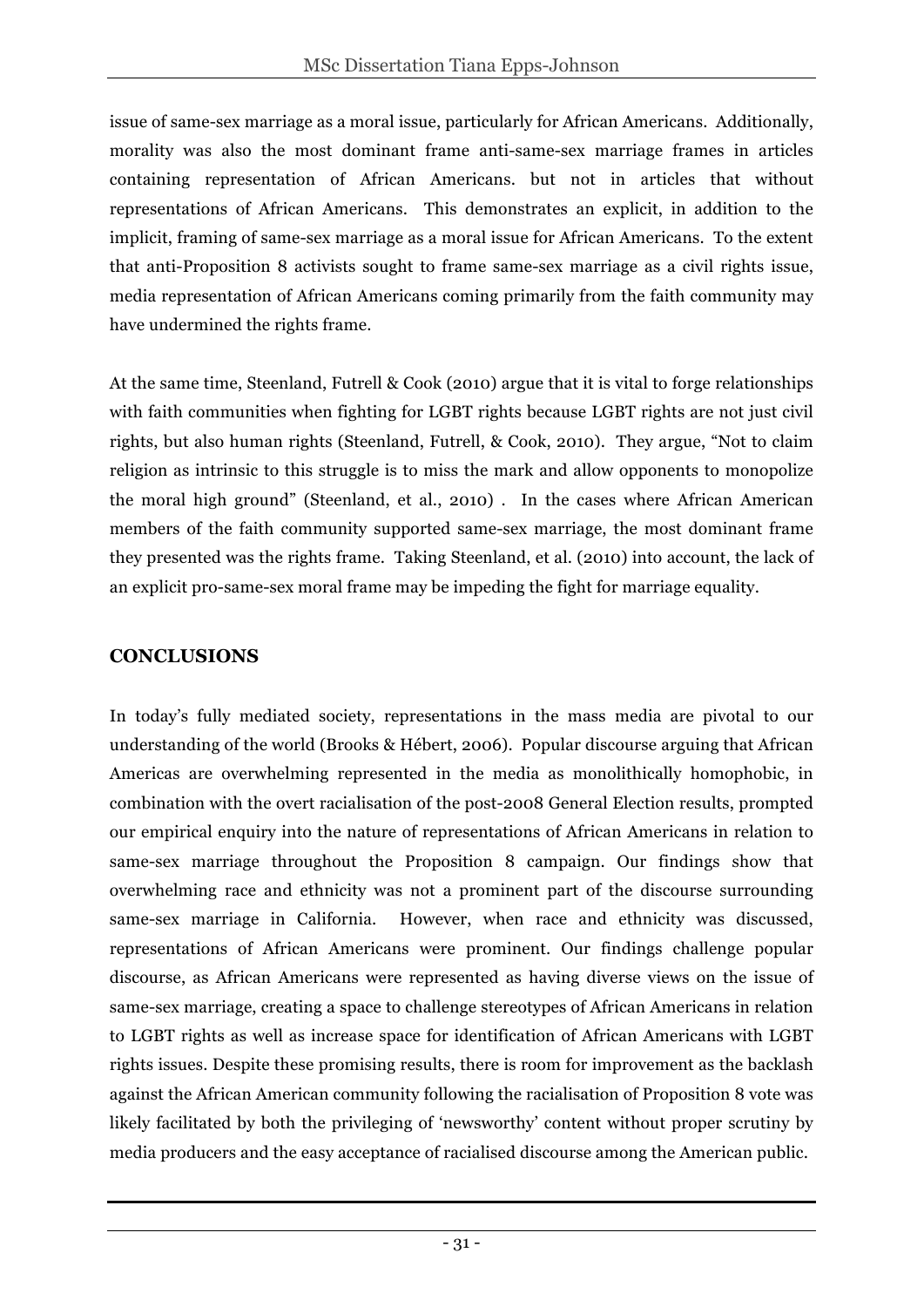## **FURTHER RESEARCH**

There is a wealth of knowledge still to be gained as it relates to representation of race and ethnicity broadly, and representations of African Americans specifically, and the interplay of these representations with the advancement of LGBT equality. An evaluation of newspaper images as well as television news broadcasts has the potential to paint a richer picture of representation of African Americans in relation to same-sex marriage.

LGBT activists must also engage in a rigorous evaluation of this, and other, campaigns. Framing may be a particularly appropriate start. Hull (1997), following her evaluation of discourse surrounding same-sex marriage in Hawaii (and particularly non-elite discourse), argued that the civil rights frame was politically limited. Building upon Hull, and in light of the Proposition 8 results, activist must reflect on how to better deploy the rights frame and engage expanded constituencies in the LGBT rights movement. Additionally, given the prevalence in the media of representatives of the faith community who support same-sex marriage rights, activist should work to better engage directly with moral discourses and develop frames therein.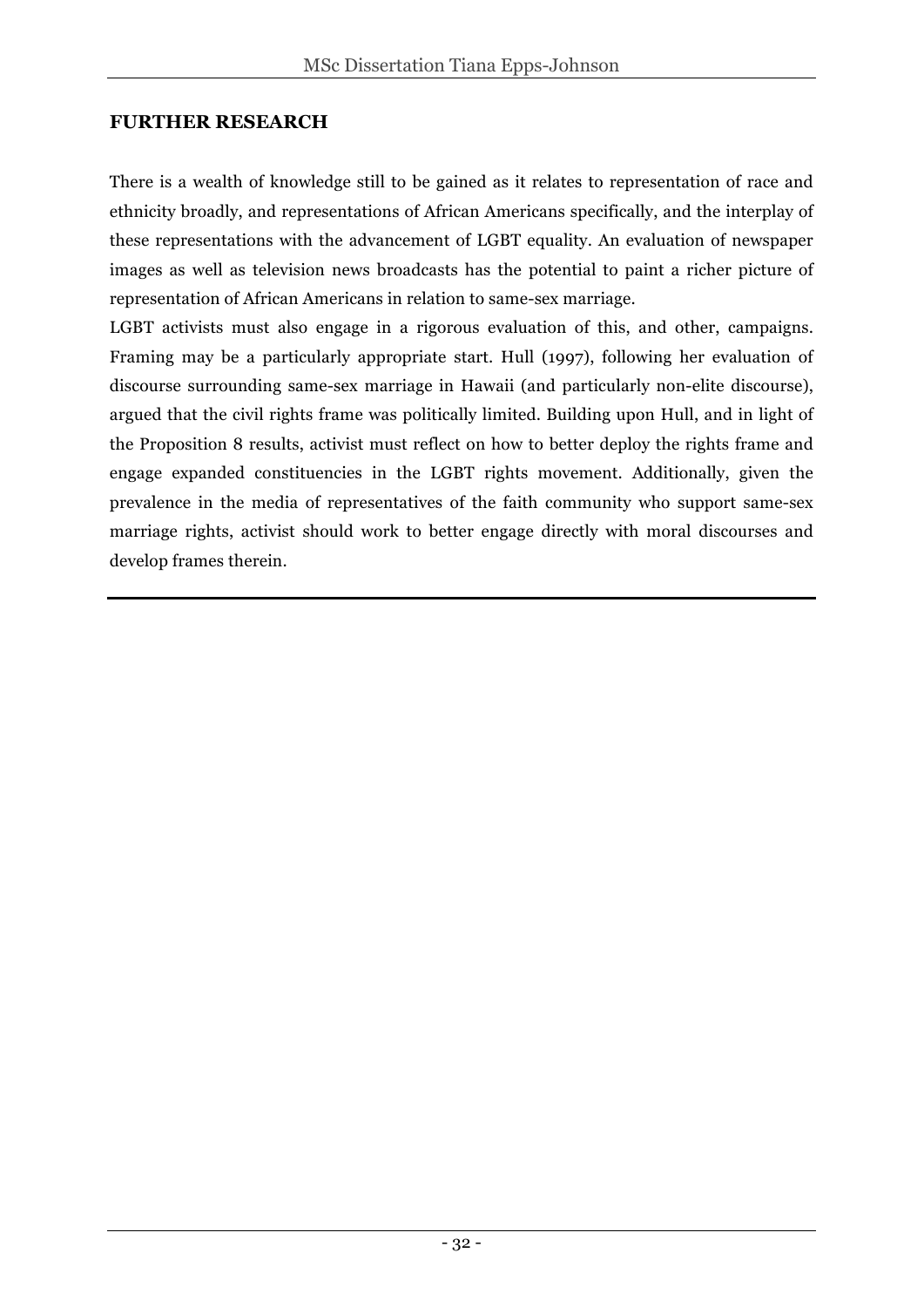#### **REFERENCES**

- Adventists & California Proposition 8: A Timeline. (2008, 26 October). Retrieved 9 April, 2010, from http://progressiveadventism.com/2008/10/26/california-proposition-8/
- Banton, H. (2005). Historical and Contemporary Modes of Racialization. In K. Murji & J. Solomos (Eds.), *Racialization: Studies in Theory and Practice* (pp. 51-68). Oxford: Oxford University Press.
- Barot, R. and Bird, J. (2001). Racialization: the genealogy and critique of a concept. *Ethnic and Racial Studies,*  24(4), 601-18.
- Bauer, M. W. (2000). Classical Content Analysis: a review. In M. W. Bauer & G. Gaskell (Eds.), *Qualitative researching with text, image and sound : a practical handbook* (pp. 131-51). London: Sage.
- Benford, R. D. and Snow, D. A. (2000). Framing Processes and Social Movements: An Overview and Assessment. *Annual review of sociology, 26*,]: 611-39.
- Blow, C. (2008, 29 November). Gay Marriage and a Moral Minority*. New York Times*. Retrieved from http://www.nytimes.com/2008/11/29/opinion/29blow.html
- Brewer, P. (2003). Values, political knowledge, and public opinion about gay rights: A framing-based account. *Public Opinion Quarterly, 67*(2): 173.
- Brooks, D., & Hébert, L. (2006). Gender, race, and media representation. *The Sage handbook of gender and communication*, London: Sage, pp. 297–317.
- Cannick, J. (2008, 20 May). Gay Marriage, the Black Church & the Mainstream Media*. New American Media*.
- Cottle, S. (2000). *Ethnic minorities and the media : changing cultural boundaries*. Buckingham [England] ; Philadelphia: Open University Press.
- Dixon, T., & Linz, D. (2000). Overrepresentation and underrepresentation of African Americans and Latinos as lawbreakers on television news. *Journal of Communication,* 50(2): 131-54.
- Dowd, M. (2008, 23 November). Marriage on the Rocks*. New York Times*. Retrieved from http://www.nytimes.com/2008/11/23/opinion/23dowd.html
- Downing, J. and Husband, C. (2005). Representing 'race' racisms, ethnicities and mediapp. xiii, 241 p.). Available from https://www.dawsonera.com/guard/protected/dawson.jsp?name=https://lse.ac.uk/idp&dest=http://w ww.dawsonera.com/depp/reader/protected/external/AbstractView/S9781847871213
- Egan, P. and Sherrill, K. (2009). *California's Proposition 8: What Happened, and What Does the Future Hold?* : National Gay and Lesbian Task Force Policy Institute.
- Entman, R. (1993). Framing: Toward clarification of a fractured paradigm. *Journal of Communication, 43*(4), 51- 58.
- Entman, R. (1994). Representation and reality in the portrayal of blacks on network television news. *Journalism Quarterly,* 71(3): 509-20.
- Fulbright, L. and Kuruvila, M. (2008, 22 October). Prop. 8 rivals seek support in black faithful; Competing rallies in S.F., Oakland, L.A. attempt to influence critical bloc of voters whose turnout at polls is expected to be high*. The San Francisco Chronicle*.
- Gamson, W., Croteau, D., Hoynes, W. and Sasson, T. (1992). Media images and the social construction of reality. *Annual review of sociology,* 18(1): 373-93.
- Hall, S. (1980). Encoding/decoding. In S. Hall (Ed.), *Culture, Media, Language* (pp. 128-138).
- Hall, S. (1997a). Introduction. In S. Hall (Ed.), *Representation: cultural representations and signifying practices*. London: SAGE.
- Hall, S. (1997b). *Representation and the Media.* Paper presented at the Media Education Foundation: Challenging Media, USA.
- Hall, S. (1997c). The Spectacle of the 'other'. In S. Hall (Ed.), *Representation: cultural representations and signifying practices* (pp. 223-78). London: SAGE.
- Hansen, A. (1998). Chapter 5: Content Analysis *Mass communication research methods* (pp. 91-129). New York: New York University Press.

Hertzberg, H. (2008, 1 December). Eight is Enough. *The New Yorker*.

Hooks, B. (1992). *Black Looks: Race and Representation*. Boston, MA: South End Press.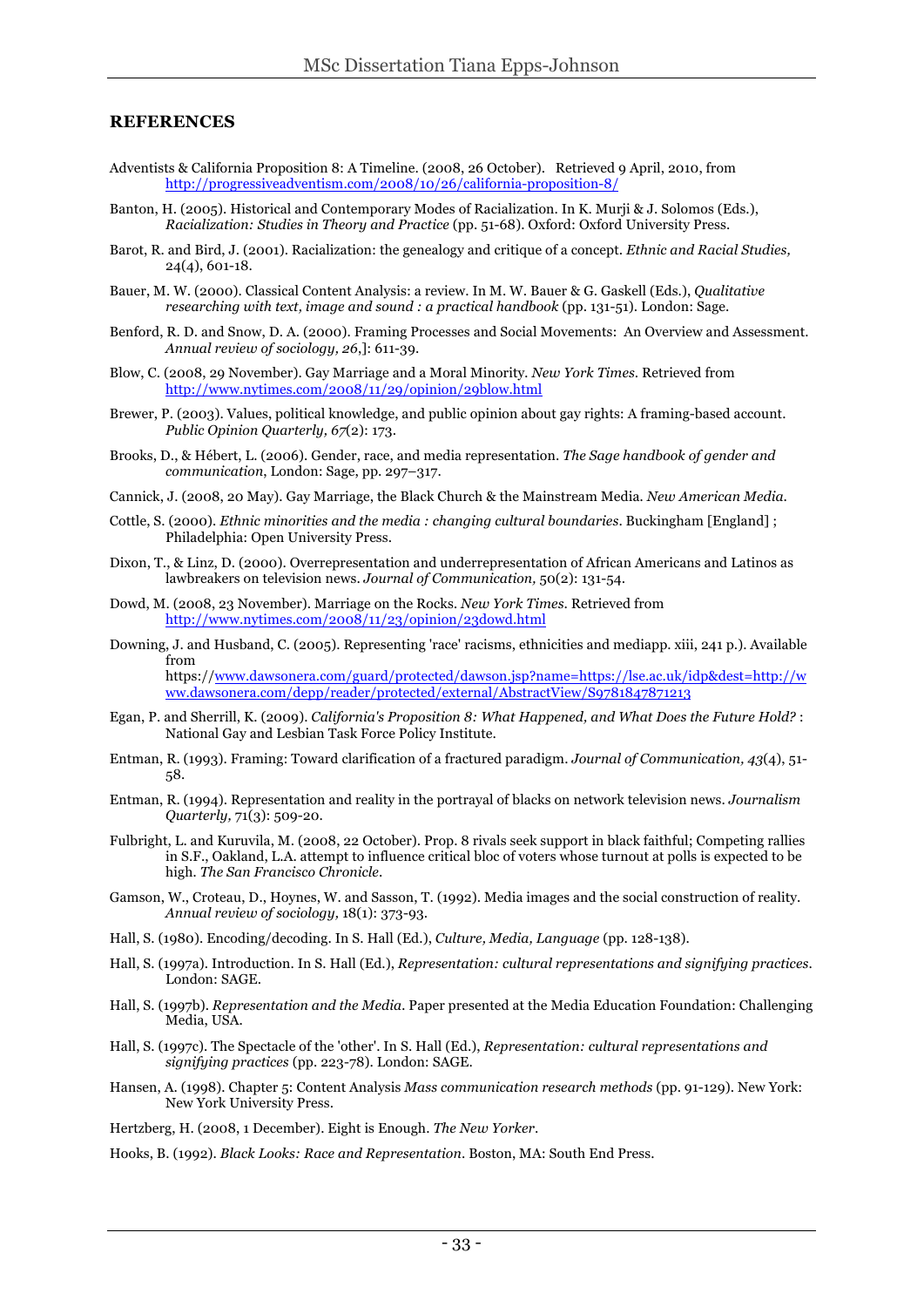- Hudson, S. (1998). Re-creational television: The paradox of change and continuity within stereotypical iconography. *Sociological Inquiry, 68*(2), 242-257.
- Hull, K. E. (2001). The Political Limits of the Rights Frame: The Case of Same-Sex Marriage in Hawaii. *Sociological Perspectives, 44*(2), 207-232.
- Johnson, P., Sears, D. and McConahay, J. (1971). Black invisibility, the press, and the Los Angeles riot. *American Journal of Sociology,* 76: 698-721.
- Kobert, K. (2008). Blaming Black Voters for Prop 8 Loss is Wrong and Destructive. Retrieved from http://www.pfaw.org/issues/equality-for-all/blaming-black-voters-for-prop-8-loss-wrong-anddestructive
- Krippendorff, K. (2004). *Content analysis : an introduction to its methodology* (2nd ed.). Thousand Oaks, Calif.: Sage.
- Kuruvila, M. (2008, 16 November). Singling out black Prop. 8 vote ignores larger issues*. The San Francisco Chronicle*. Retrieved from http://goliath.ecnext.com/coms2/gi\_0199-9568026/Singling-out-black-Prop-8.html
- Liebler, C. M., Schwartz, J. abd Harper, T. (2009). Queer Tales of Morality: The Press, Same-sex Marriage, and Hegemonic Framing. *Journal of Communication,* 59(4): 653-75.
- Louis, B. S. (2005). Racialization in the 'Zone of Ambiguity'. In K. Murji and J. Solomos (Eds.), (pp. 29-49). Oxford ; New York: Oxford University Press.
- Malik, K. (2005). Making a difference: culture, race and social policy. *Patterns of Prejudice,* 39(4): 361-78.
- Malik, K. (2008). Mistaken identity. *New Humanist*.
- Manjoo, F. (2008, 10 March). Props to Obama: Did he help push California's gay-marriage ban over the top? http://www.slate.com/id/2203912/
- Martin, B. (1991). From Negro to Black to African American: The power of names and naming. *Political Science Quarterly,* 106(1): 83-107.
- Mastro, D. and Stern, S. (2003). Representations of race in television commercials: A content analysis of primetime advertising. *Journal of Broadcasting & Electronic Media,* 47(4): 638-47.
- Mondo Newspapers. Highest Circulation California Newspapers. Retrieved 10 March, 2010, from http://www.mondonewspapers.com/usa/circulation/california.html
- Moore, M., Garvey, M., and Connelley, S. (2008, 6 November). Gay marriage ban: A tale of two votes*. Los Angeles Times*. Retrieved from http://www.latimes.com/news/local/politics/cal/la-2008electionprop8prop22,0,6153805.htmlstory
- Moscowitz, L. M. (2010). Gay Marriage in Television News: Voice and Visual Representation in the Same-Sex Marriage Debate. *Journal of Broadcasting & Electronic Media,* 54(1): 24-39.
- Murji, K. and Solomos, J. (2005). Introduction: Racialization theory and practice. In K. Murji & J. Solomos (Eds.), (pp. xii, 307 p.). Oxford ; New York: Oxford University Press.
- Pew Research Center for the People and the Press. (2010). *Samplign Methodology: Oversamples*: Pew Research Center.
- Plante, H. (2010, 7 August). Prop. 8: Governor tacks on same-sex marriage*. San Francisco Chronicle*. Retrieved from http://articles.sfgate.com/2010-08-07/opinion/22210246\_1\_gay-marriage-marriage-licensesactivist-judges
- Poindexter, P. M., Smith, L. and Heider, D. (2003). Race and Ethnicity in local Television News: Framing, Story Assignments, and Source Selections. *Journal of Broadcasting & Electronic Media,* 47(4): 524-36.
- Powell, K. A. (2003). *Race - The Power of an Illusion: Interview with John A. Powell*: Public Broadcasting Service (PBS).
- The Prop. 8 election irony. (2008, 7 November). *Los Angeles Times*.
- Racial Equity Funders for LGBTQ Issues. Media, myths & inclusive representation: Interview with Rashad Robinson. *Perpectives* Retrieved 9 April, 2010, from http://www.lgbtracialequity.org/perspectives/perspective.cfm?id=11
- Richeson, J. A. and Nussbaum, R. J. (2004). The impact of multiculturalism versus color-blindness on racial bias. *Journal of Experimental Social Psychology, 40*(3): 417-23.
- Riffe, D., Lacy, S., Fico, F. and Fico, F. (2005). *Analyzing media messages: Using quantitative content analysis in research*: Routledge.
- Roberts, C. (1975). The Presentation of Blacks in Television Network Newscasts. *Journalism Quarterly*.